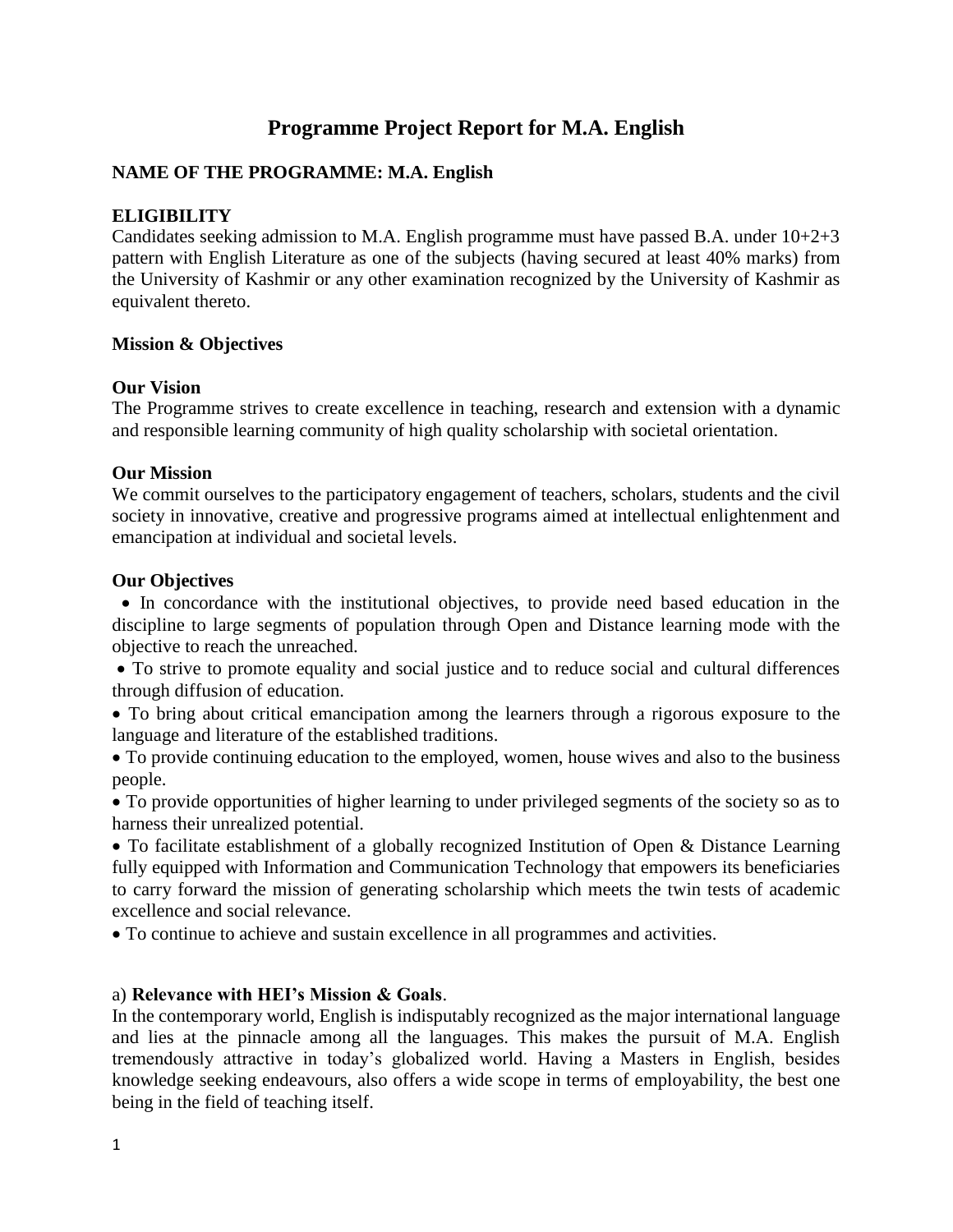Taking up a job in a private sector company or an Embassy is yet another innovative prospect. One can also hope to become a promising journalist or opt for civil services with this subject. Besides, one can take up further research in the subject like M. Phil and Ph.D., thus making the pursuit of M.A. English all the more significant and relevant in the present scenario.

## **b) Nature of prospective target group of learners.**

The target group comprises of those who generally want to pursue M.A. English programme in order to improve their knowledge about language and literature in the most comprehensive way and also to avail the tremendous job opportunities that the subject of English as a career option offers. Those learners who could not pursue higher education due to employment, financial problems, limited intake in the formal mode of education, or due to some other problem form the core target group of learners.

## **c) Appropriateness of programme to be conducted in ODL mode to acquire specific skills and competence.**

For an inclusive progress of our society, it is imperative that the democratization of the dissemination of knowledge becomes more rigorous and one way to achieve it is through distance education which is reaching the unreached and is proving highly beneficial for learners seeking to upgrade their educational qualification for achieving higher education, skill development, career enhancement, and above all, an improvement and replenishment of knowledge to become sensitive to the world around them. In the M.A. English Programme, studying language and literature enables those learners, who are not able to pursue regular learning for various constraints, to develop sophisticated reading and writing skills besides harnessing their critical outlook not only for an understanding, appreciation and evaluation of literary texts but also the world around them. With the helpful services of the regular department faculty and the available infrastructure, the efforts of the directorate towards providing efficient level of education can be gauged from the fact that our students have qualified competitive examinations and have found placement in both academic and non-academic institutions. Many others have proceeded to pursue research. Some of our students have also found jobs in the domain of journalism. Our success is measured primarily by the significant enrollment that we witness in the each academic year. A good number of In-service teachers and other professionals get enrolled in the programme to update and enhance their professional skills. The Programme shall continue its endeavours to evolve in view of the rapidly changing scenarios in education especially with the swift technological innovations.

## **d) Instructional Design.**

## **Curriculum Design:**

The Syllabus contains Core Courses (CR) Discipline-Centric Electives (DCE),Generic Electives(GE) and Open Electives(OE). A student pursuing his/her masters programme in English has necessarily to earn 14 credits from Core Courses (CR), 8 credits from a pool of Discipline Centric Electives (DCE) as offered by the programme (MA English) by the Directorate of Distance Education) in each semester. In addition to these, s/he has to earn 2 credits from either Generic Electives (GE) or Open Electives (OE) across disciplines offered by Directorate in each semester. The minimum number of credits to be earned by the student in each semester is 24 and 96 in the entire programme.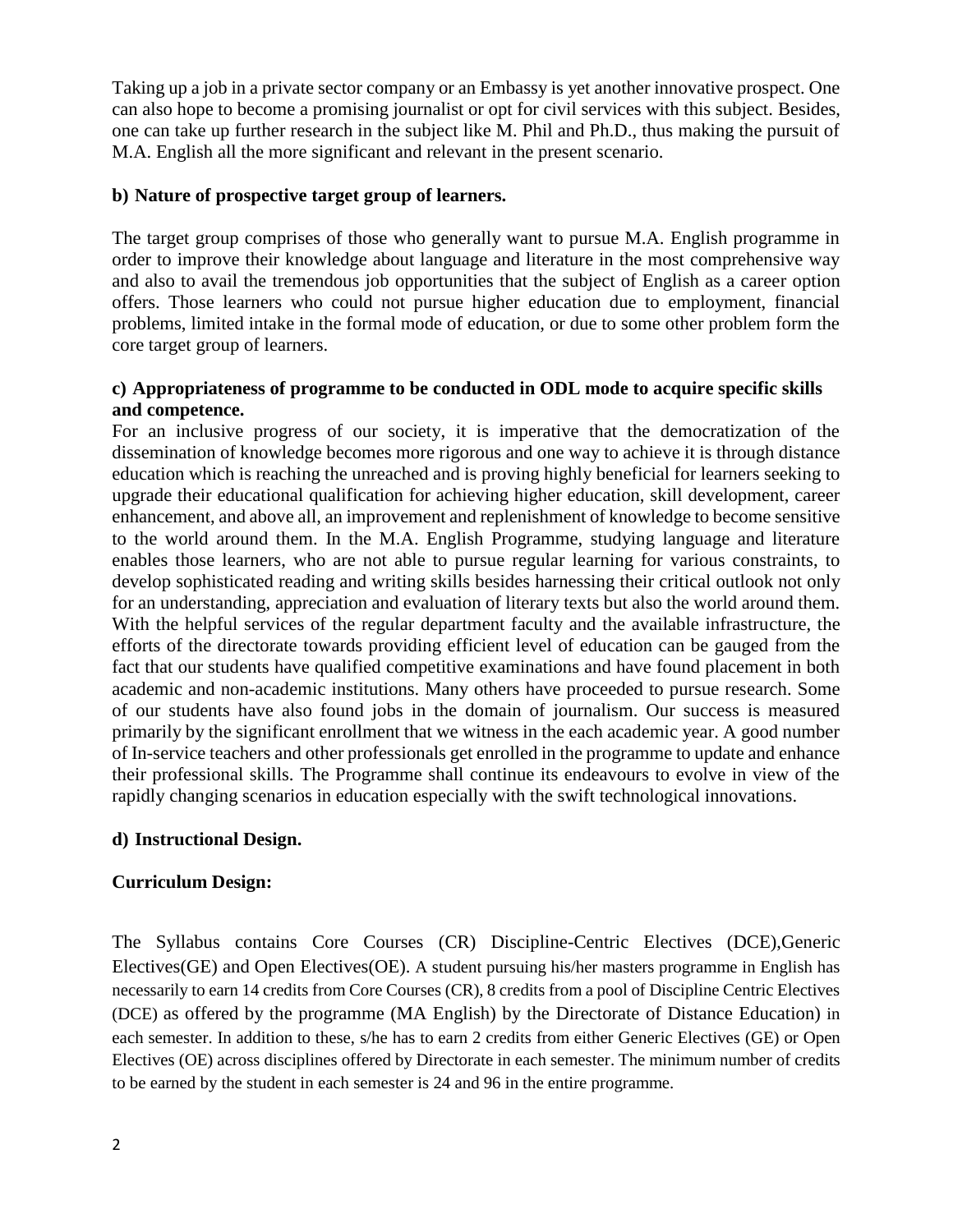## **Semester-wise Scheme Format:**

| <b>SEMESTER I</b> |  |
|-------------------|--|
|-------------------|--|

| <b>Course Code</b> | <b>Course Name</b>                                     | <b>Paper Category</b>                          |
|--------------------|--------------------------------------------------------|------------------------------------------------|
| <b>ENG18101CR</b>  | Drama 1                                                | Core (CR) 4 credits                            |
| <b>ENG181102CR</b> | Novel 1                                                | Core (CR) 4 credits                            |
| <b>ENG18103CR</b>  | Introduction to Linguistics                            | Core (CR) 4 credits                            |
| <b>ENG18104CR</b>  | Women's Writing (Short Story)                          | Core (2 Credits)                               |
| ENG18105DCE        | Kashmiri<br>English<br>Literature<br>in<br>Translation | Discipline Centric Elective (DCE)<br>4 Credits |
| ENG18106DCE        | European Drama                                         | DCE (2 Credits)                                |
| ENG18107DCE        | The British Novel                                      | DCE (2 Credits)                                |
| ENG18108DCE        | <b>English Prose</b>                                   | DCE (2 Credits)                                |
| ENG18109DCE        | English Drama                                          | DCE (2 Credits)                                |
| ENG18110DCE        | Autobiography                                          | DCE (2 Credits)                                |
| <b>ENG18111GE</b>  | <b>Introducing Literature</b>                          | Generic Elective (GE) (2 Credits)              |
| <b>ENG18112GE</b>  | <b>Introducing Poetry-I</b>                            | Generic Elective (GE) (2 Credits)              |
| <b>ENG18113OE</b>  | <b>English Communication Skills-I</b>                  | Open Elective (OE) (2 Credits)                 |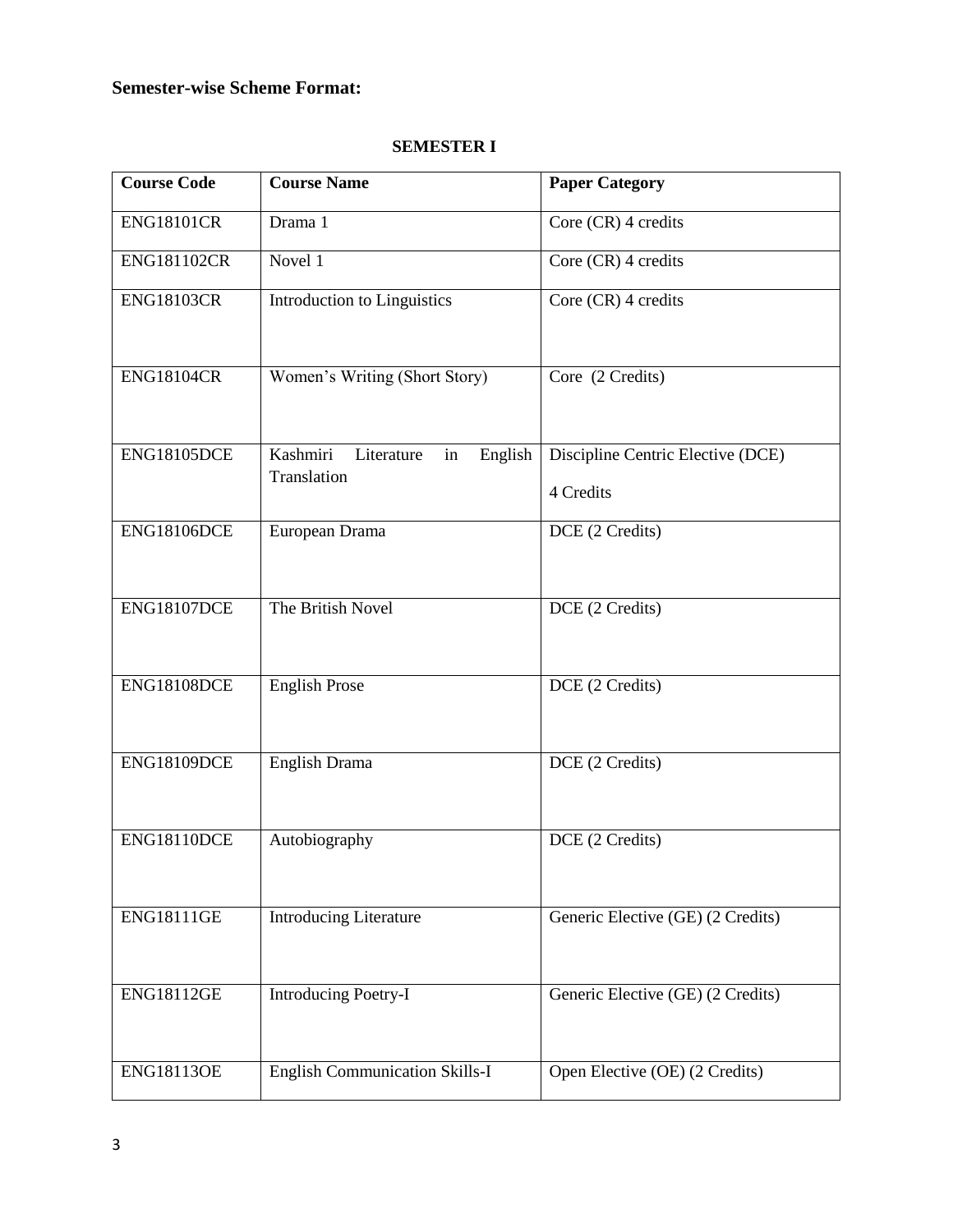| <b>ENG18114OE</b> | Essays-I                   | Open Elective (OE) (2 Credits) |
|-------------------|----------------------------|--------------------------------|
| <b>ENG18115OE</b> | Literature and Mysticism-I | Open Elective (OE) (2 Credits) |

### **SEMESTER II**

| <b>Course Code</b> | <b>Course Name</b>                                     | <b>Paper Category</b>                          |
|--------------------|--------------------------------------------------------|------------------------------------------------|
| <b>ENG18201CR</b>  | Drama II                                               | Core (CR) 4 credits                            |
| <b>ENG18202CR</b>  | Novel II                                               | Core (CR) 4 credits                            |
| <b>ENG18203CR</b>  | Poetry I (From Chaucer to Milton)                      | Core (CR) 4 credits                            |
| <b>ENG18204CR</b>  | <b>Short Story Across Cultures</b>                     | Core (2 Credits)                               |
| ENG18205DCE        | <b>English Language Teaching</b>                       | Discipline Centric Elective (DCE) 4<br>Credits |
| ENG18206DCE        | The European Novel                                     | DCE (2 Credits)                                |
| <b>ENG18207DCE</b> | Modern Drama                                           | DCE (2 Credits)                                |
| ENG18208DCE        | Neo-Classical Poetry                                   | DCE (2 Credits)                                |
| ENG18209DCE        | <b>Non-Fictional Prose</b>                             | DCE (2 Credits)                                |
| ENG18210DCE        | Urdu/Persian<br>in<br>English<br>Poetry<br>Translation | DCE (2 Credits)                                |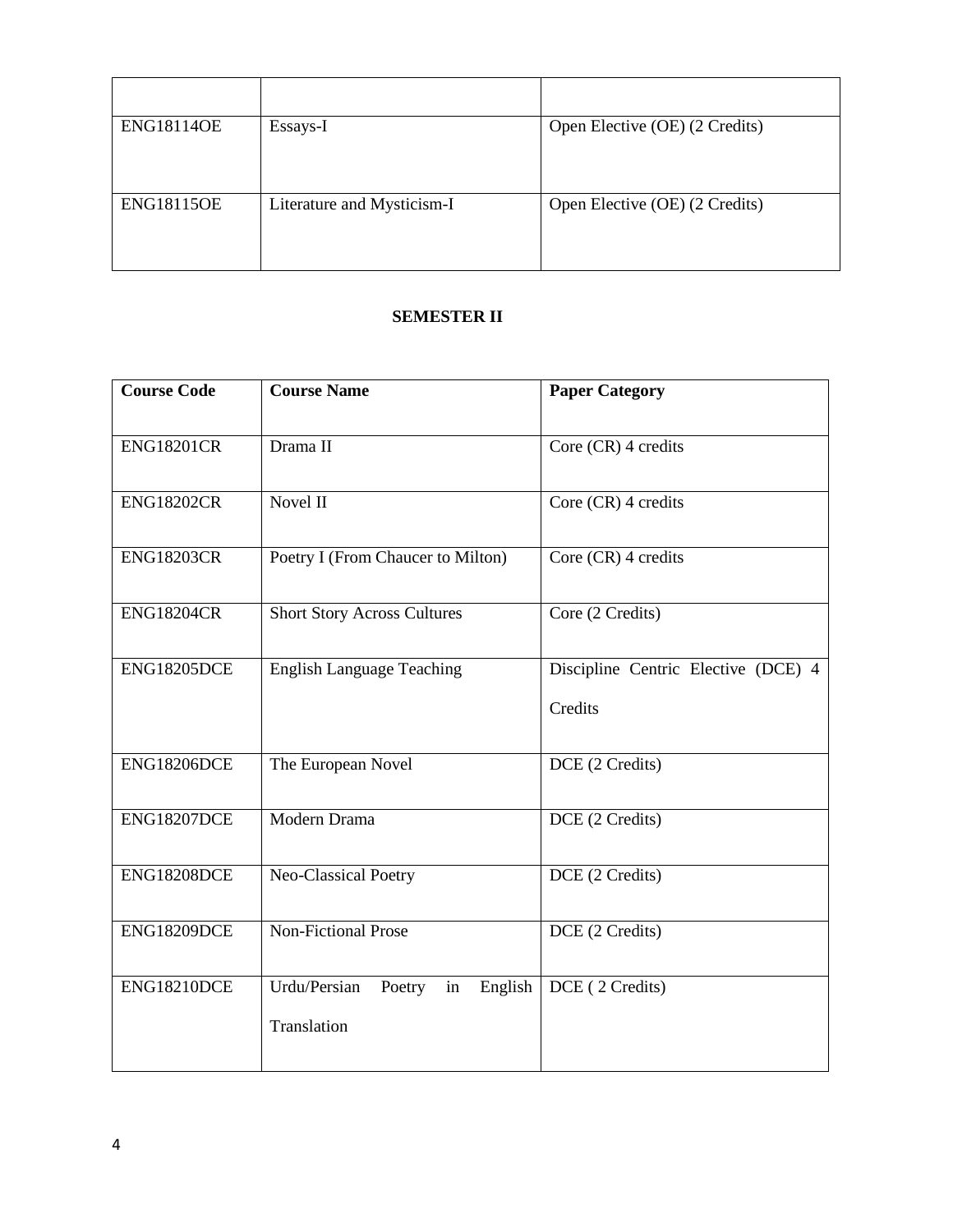| <b>ENG18211GE</b> | Introducing Poetry-II                  | Generic Elective (GE) (2 Credits) |
|-------------------|----------------------------------------|-----------------------------------|
| <b>ENG18212GE</b> | <b>Introducing Drama</b>               | Generic Elective (GE) (2 Credits) |
| <b>ENG18213OE</b> | <b>English Communication Skills-II</b> | Open Elective (OE) (2 Credits)    |
| <b>ENG18214OE</b> | Essays-II                              | Open Elective (OE) (2 Credits)    |
| <b>ENG18215OE</b> | Literature and Mysticism-II            | Open Elective (OE) (2 Credits)    |

## **SEMESTER III**

| <b>Course Code</b> | <b>Course Name</b>                     | <b>Paper Category</b>                            |
|--------------------|----------------------------------------|--------------------------------------------------|
| <b>ENG18301CR</b>  | Poetry II (Romantic & Victorian)       | Core (CR) 4 credits                              |
| <b>ENG18302CR</b>  | Literary Theory and Criticism- I       | Core (CR) 4 credits                              |
| <b>ENG18303CR</b>  | American Literature-I (Novel)          | Core (CR) 4 credits                              |
| <b>ENG18304CR</b>  | <b>Revisionary Writing</b>             | Core (2 Credits)                                 |
| ENG18305DCE        | Indian Writing in English              | Discipline Centric Elective (DCE) (4<br>Credits) |
| ENG18306DCE        | Victorian Poetry                       | DCE (2 Credits)                                  |
| ENG18307DCE        | <b>Twentieth Century British Novel</b> | DCE (2 Credits)                                  |
| ENG18308DCE        | <b>Latin American Fiction</b>          | DCE(2 Credits)                                   |
| ENG18309DCE        | Feminism: An Introduction              | DCE(2 Credits)                                   |
| ENG18310DCE        | Translation : Theory & Practice        | DCE(2 Credits)                                   |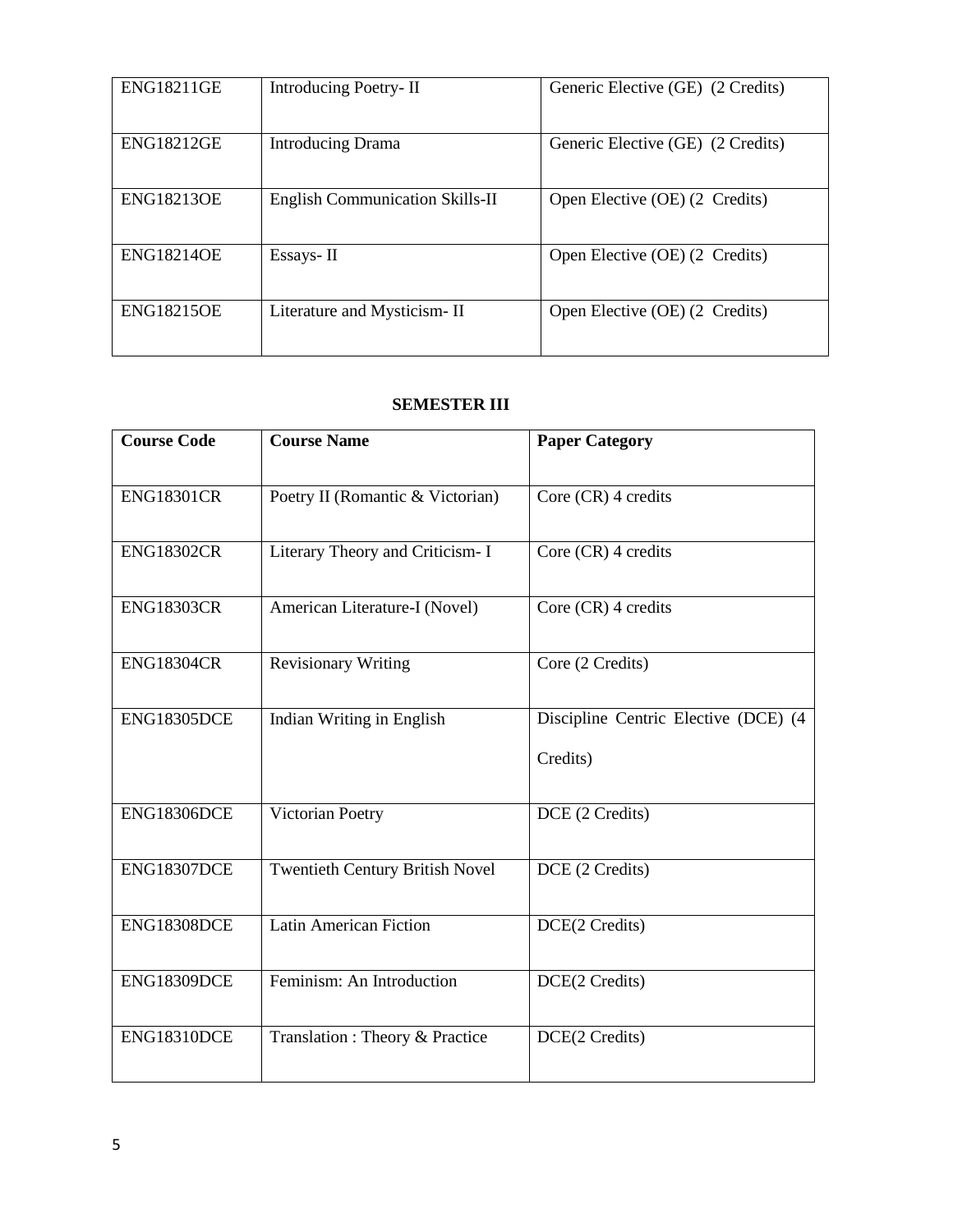| <b>ENG18311GE</b> | <b>Introducing Novel</b>             | Generic Elective (GE) (2 Credits) |
|-------------------|--------------------------------------|-----------------------------------|
| <b>ENG18312GE</b> | Kashmiri Literature in English       | Generic Elective (GE) (2 Credits) |
| <b>ENG18313OE</b> | <b>Contemporary Poetry</b>           | Open Elective (OE) (2 Credits)    |
| <b>ENG18314OE</b> | <b>Short Story</b>                   | Open Elective (OE) (2 Credits)    |
| <b>ENG18315OE</b> | <b>English for Specific Purposes</b> | Open Elective (OE) (2 Credits)    |

## **SEMESTER IV**

| <b>Course Code</b> | <b>Course Name</b>                         | <b>Paper Category</b>                                  |
|--------------------|--------------------------------------------|--------------------------------------------------------|
| <b>ENG18401CR</b>  | Poetry- III (Modern Poetry)                | Core (CR) 4 Credits                                    |
| <b>ENG18402CR</b>  | Literary Theory & Criticism-II             | Core (CR) 4 Credits                                    |
| <b>ENG18403CR</b>  | New Literatures in English                 | Core (CR) 4 Credits                                    |
| <b>ENG18404CR</b>  | <b>Literature of Dissent</b>               | Core (2 credits)                                       |
| ENG18405DCE        | American Literature-II (Poetry &<br>Drama) | Discipline<br>Centric<br>Elective<br>(DCE)<br>4credits |
| ENG18406DCE        | Canadian & Australian Literature           | DCE (2 credits)                                        |
| ENG18407DCE        | Postmodern Novel                           | DCE (2 credits)                                        |
| ENG18408DCE        | African and Caribbean Literature           | DCE(2 credits)                                         |
| ENG18409DCE        | South Asian Diasporic Fiction              | DCE(2 credits)                                         |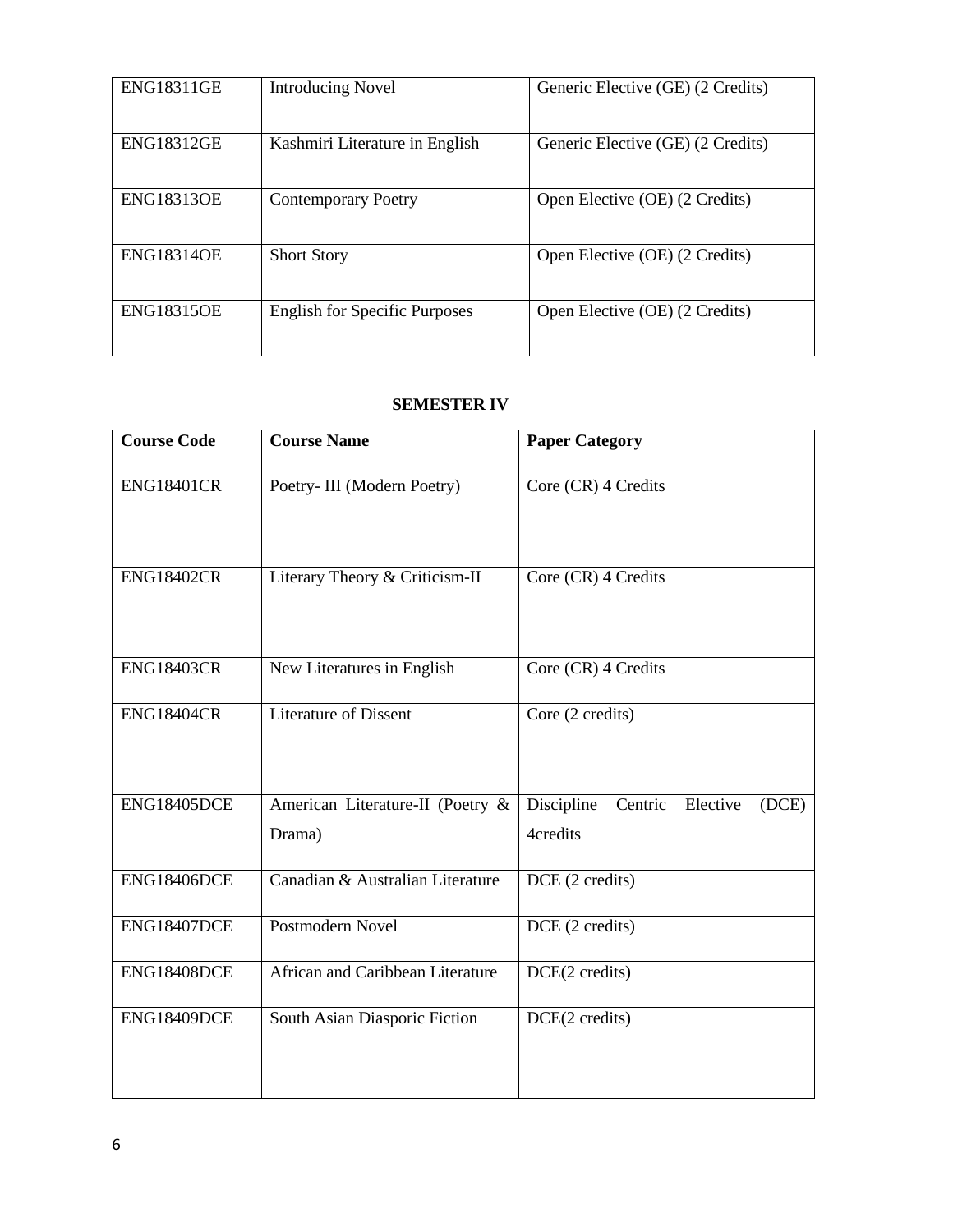| ENG18410DCE       | Contemporary World Fiction | DCE (2 credits)                   |
|-------------------|----------------------------|-----------------------------------|
| <b>ENG18411GE</b> | Introducing Poetry-III     | General Elective (GE) (2 credits) |
| <b>ENG18412GE</b> | Modern Drama               | General Elective (GE) (2 credits) |
| <b>ENG18413OE</b> | Popular Literature         | Open Elective (OE) (2 credits)    |
| <b>ENG18414OE</b> | <b>Travel Writing</b>      | Open Elective (OE) (2 credits)    |
| <b>ENG18415OE</b> | Literature & Media         | Open Elective (OE) (2 credits)    |

## **Detailed Semester-wise syllabus**

#### **Semester I**

## **ENG18101CR: Drama-1**

| Unit 1: Sophocles             | Oedipus Rex           |
|-------------------------------|-----------------------|
| Unit II: Christopher Marlowe  | <b>Doctor Faustus</b> |
| Unit III: William Shakespeare | Hamlet                |
| Unit IV: William Shakespeare  | The Tempest           |

# **ENG18102CR: Novel 1 (18th and 19th Century)**

| Unit 1: Henry Fielding   | Joseph Andrews            |
|--------------------------|---------------------------|
| Unit II: George Eliot:   | Middlemarch               |
| Unit III: Emily Bronte   | <b>Wuthering Heights</b>  |
| Unit IV: Charles Dickens | <b>Great Expectations</b> |

## **ENG18103CR: Introduction to Linguistics and Phonetics**

Unit I:

Language: Its Origin and Properties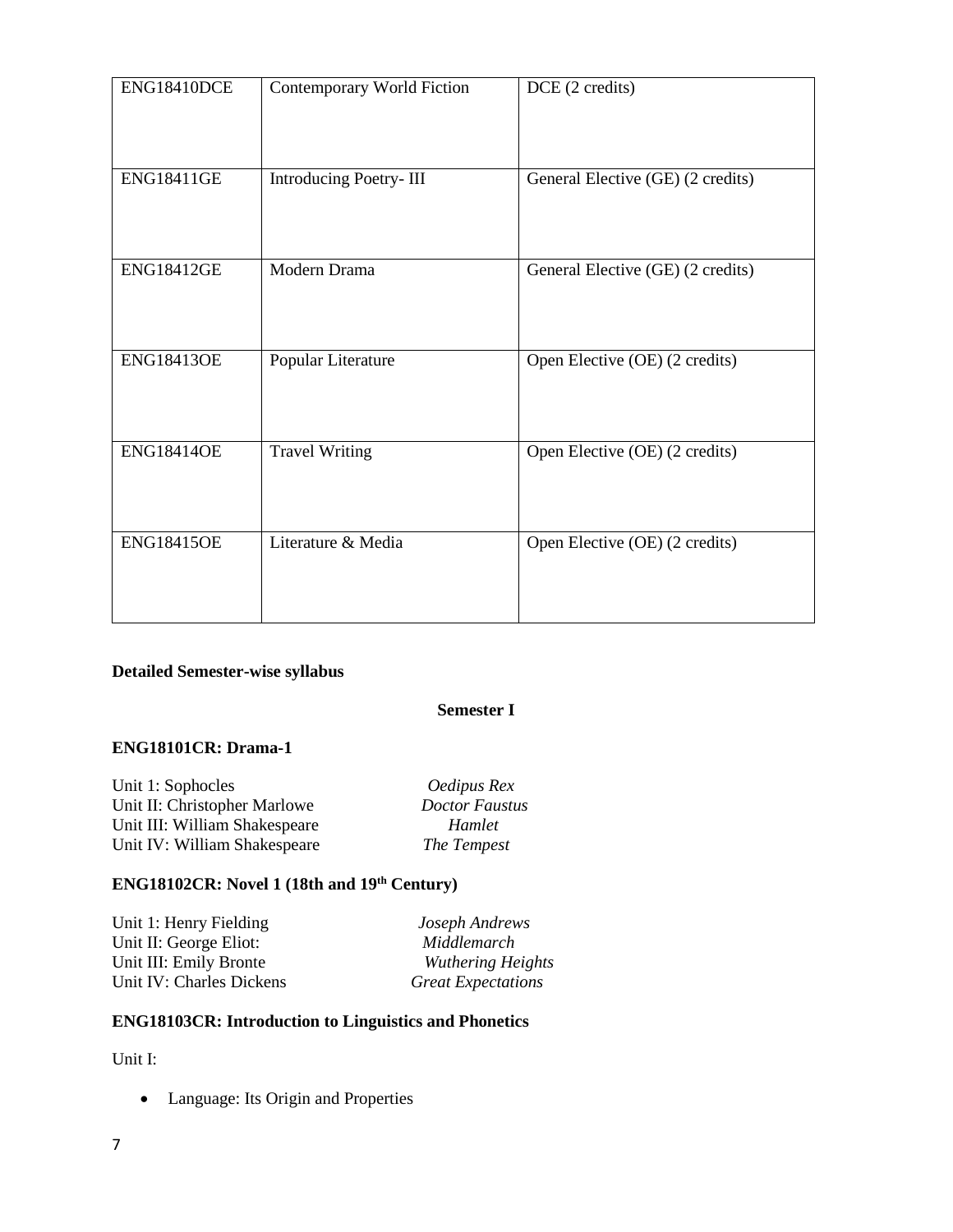Linguistics: Definition and Scope Traditional and Modern Linguistics

## Unit II:

- Structural Linguistics: Ferdinand de Saussure and Leonard Bloomfield
- Functional Linguistics: Michael A K Halliday
- Mentalistic Approach to Linguistics: Noam Chomsky

## Transformational Generative Grammar

Language and Society: Idiolect, Dialect, Sociolect

## Unit III:

Phonetics and Phonology:

- Speech Mechanism
- Production, Classification and Description of English Phonemes
- Vowels, Consonants and Diphthongs

## Unit IV:

- Suprasegmental Phonology: Syllable, Stress, Intonation
- Phonemic/ Phonetic Transcription Phonemic Transcription of a Dialogue/Passage

## **ENG18104CR: Women's Writing (Short Story)**

Unit I: Katherine Mansfield:

- *The Garden Party*
- *The Doll's House*

Unit II: Virginia Woolf:

- *The Mark on the Wall*
- *The Man who Loved his Kind*

## **ENG18105DCE: Kashmiri Literature in English Translation**

Unit I: Poetry

Lala Ded :Vakhs

- With a rope of loose-spun am I towing
- Import not esoteric truth to fools
- My guru gave but one precept
- Shiva abides in all that is everywhere plus numbers 4,23,24,54 (trans. Prof J L Koul)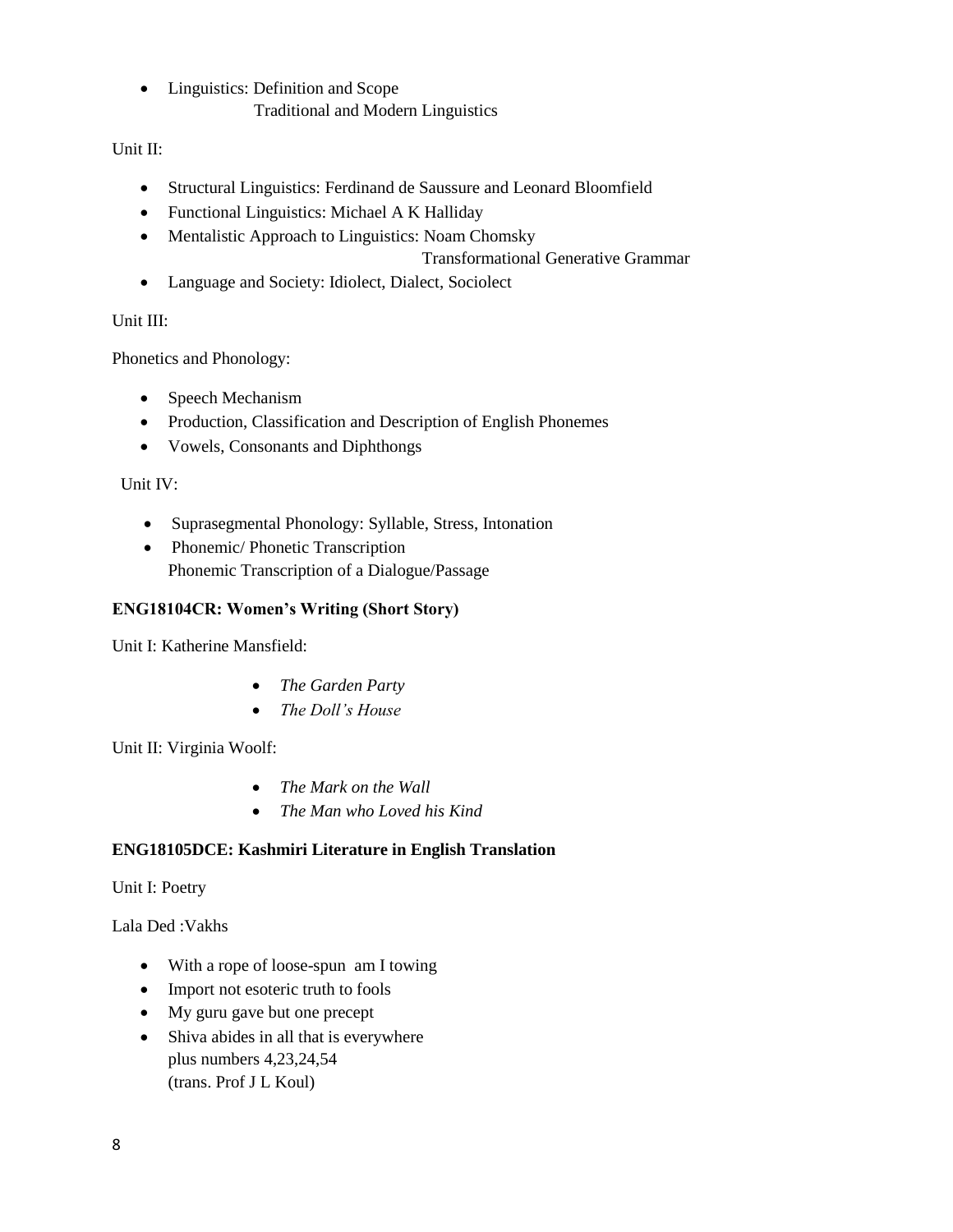Shaikh-ul-Alam: Shruhks

- The crow keeps on cawing to me somber forebodings
- With a single breath mountains will resound
- Whomsoever thou givest, none can take away from him
- Awhile I saw the stream aflow
- Awhile I feasted on the balmy dew
- The burning passionate fire of youth (trans. Prof G R Malik)

#### Unit II: Poetry

Habba Khatoon:

- I will seek you down the wandering brooks
- Come friend, let's seek my love
- I can't live with my in-laws
- What blazing fire I nurse within
	- (trans. Trilokinath Raina)

#### Mahmud Gami:

- Shereen Khusraw-We have it on Nizami's authority (trans. Mohd Amin Malik)
- The Parable of Man- I sought man's parable in a bubble (trans. Shafi Shauq)

#### Unit III: Poetry

Mehjoor

- Stay O' Love and hear my plaint (trans. Trilokinath Raina)
- I will make garlands of flowers (trans. Trilokinath Raina)
- Spring (trans. Shafi Shauq)
- Thrilling the hearts with your sights and scenes(trans. Shafi Shauq)
- Freedom (trans. Hamida Bano)

Rehman Rahi:

- Inklings from the Dark (trans. Prof G R Malik)
- The Splendor and the Psalm (trans. Ab Rashid Majrooh)

Unit IV: Short Story:

- Akhtar Mohiddin: *Butcher in the Bosom* (trans. Hamida Bano)
- Hari Krishan Koul: *This Capital City* (trans. Nusrat Bazaz)
- Amin Kamil:*The Autumnal Storm* (trans. Mohd Amin Malik)

#### **ENG18106DCE: European Drama**

Unit I: Johan August Strindberg: *A Dream Play*

Unit II: Jean Racine: *Iphegenie*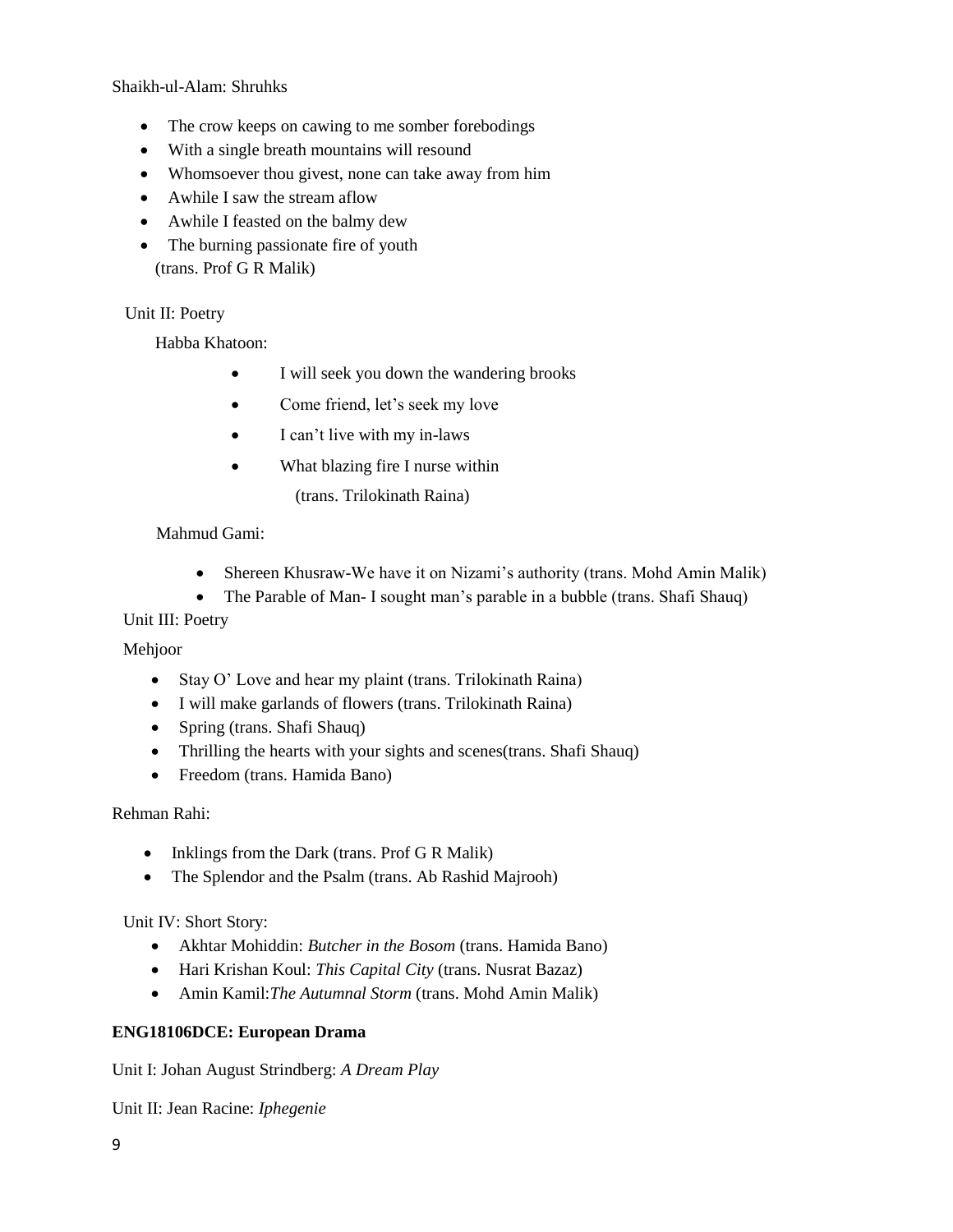#### **ENG18107DCE: The British Novel**

Unit I: Jane Austen: *Pride and Prejudice*

Unit II: Thomas Hardy: *Jude the Obscure*

#### **ENG18108DCE: English Prose**

Unit I: Francis Bacon:

- "Of Friendship"
- "Of Youth and Age"
- "Of Studies"

Unit II: Charles Lamb:

- "The Two Races of Men"
- "Mackery End, in Hertfordshire"

### **ENG18109DCE: English Drama**

Unit I: Ben Jonson: *The Alchemist*

Unit II: John Dryden: *All for Love*

#### **ENG18110DCE: Autobiography**

Unit I: Malcolm X: *The Autobiography of Malcolm X*

Unit II:Bama Faustina Soosairaj: *Karruku*

### **ENG18111GE: Introducing Literature**

Unit I: Introduction to Literary Genres:

- Poetry: epic, ballad, lyric, sonnet, ode, elegy
- Drama: comedy, tragedy, romance, historical play
- Novel: picaresque, epistolary, realist, modern

Unit II: Introduction to Literary Terms:

- plot, character, protagonist/hero, narrator
- image, symbol, simile, metaphor, onomatopoeia, alliteration
- ambiguity, irony, paradox, conceit
- rhythm, rhyme, metre,

#### **ENG18112GE: Introducing Poetry-I**

Unit I: William Shakespeare:

• Sonnets: 16, 18, 30, 66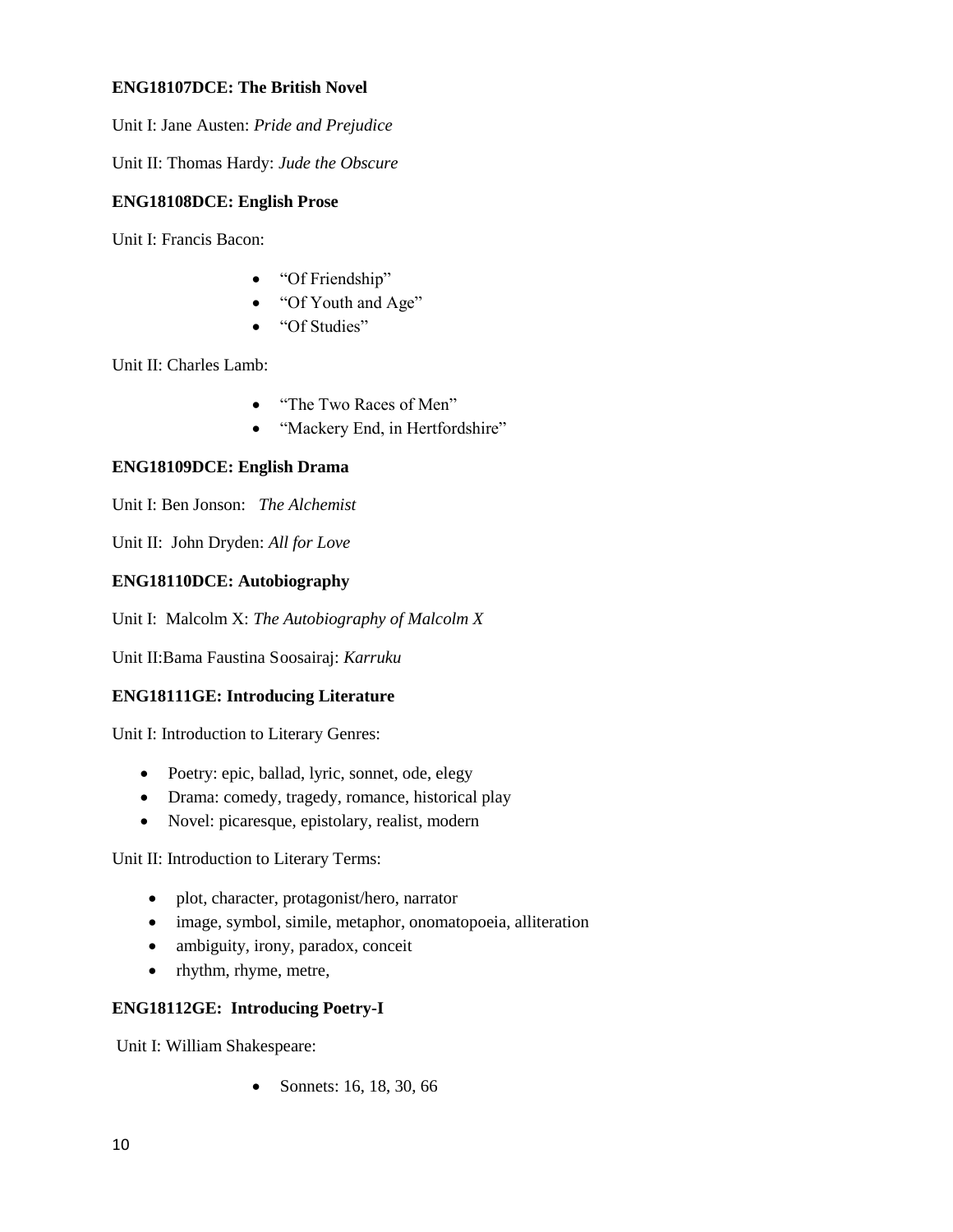Unit II: John Donne:

- "The Sun Rising"
- "The Canonization"

#### **ENG181130E: English Communication Skills-1**

Unit I: Introduction to Communication:

- Types of Communication (Verbal and Non-Verbal)
- Barriers to Communication (Physical, Cultural and Psychological)
- Body Language (Eye Contact, facial expression, gestures and postures)

Unit II: English in Everyday Communication:

- Conversations
- Role play
- Simulation
- Presentation
- Group Discussion
- Interviews
- Discussions on Current topics

#### **ENG181140E: Essays-1**

Unit I:

- William Hazlitt: "On the Fear of Death"
- R L Stevenson: "Apology for Idlers"

Unit II:

- Robert Lynd: "The Pleasures of Ignorance"
- George Orwell: "Reflections on Gandhi"

#### **ENG181150E: Literature and Mysticism-I**

Unit I: Mysticism: An Introduction

Unit II: Khalil Gibran: *The Prophet*

#### **SEMESTER II**

#### **ENG18201CR: Drama II**

Unit I: Henrik Ibsen*: A Doll's House*

Unit II: Bertolt Brecht: *Galileo*

Unit III: Samuel Beckett: *Waiting for Godot*

Unit IV: Tom Stoppard: *Rosencrantz and Guildenstern Are Dead*

### **ENG18202CR: Novel II (Twentieth Century Novel)**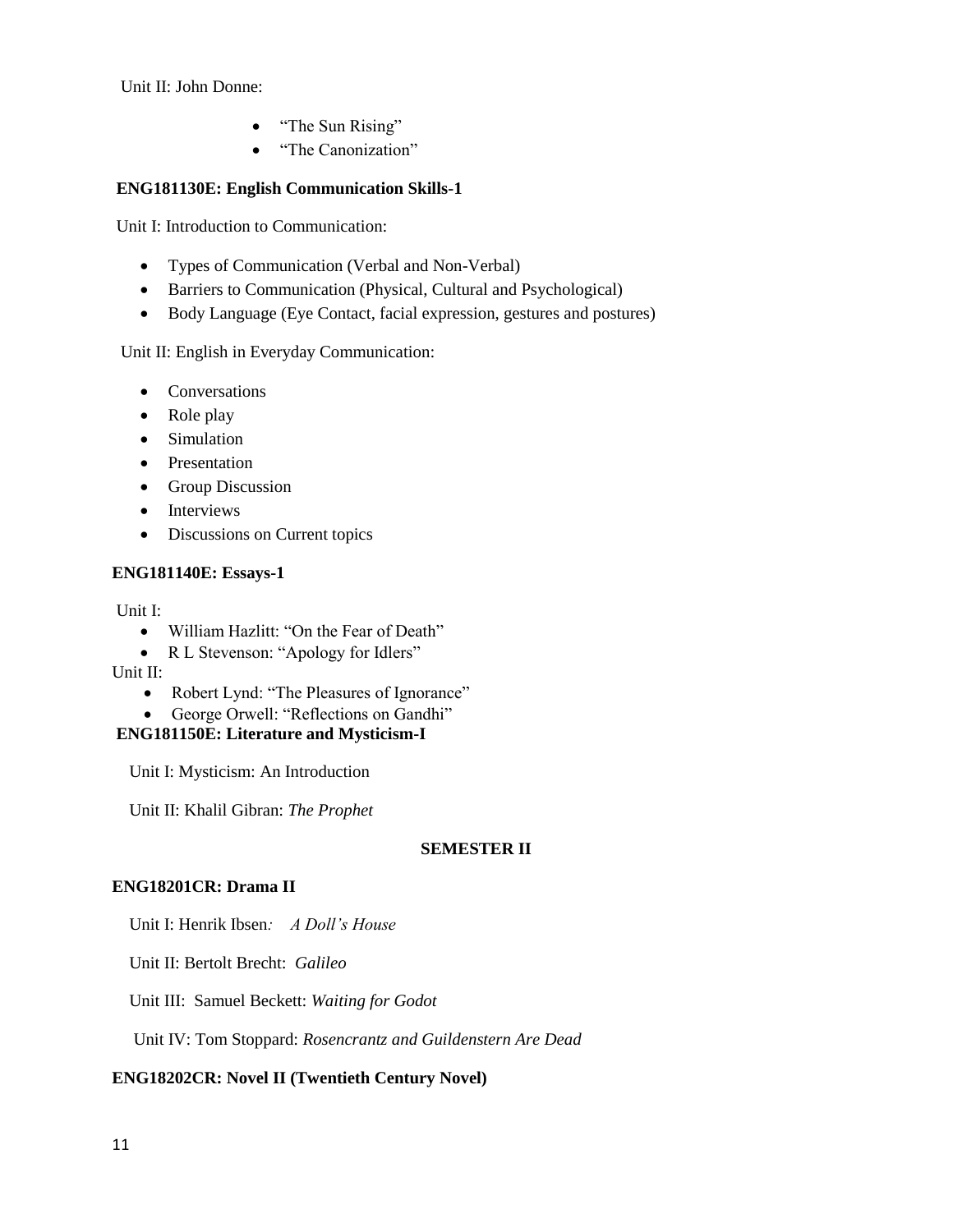Unit I: Joseph Conrad: *Heart of Darkness*

Unit II: James Joyce: *A Portrait of the Artist as a Young Man*

Unit III: D H Lawrence: *Sons and Lovers*

Unit IV: Virginia Woolf: *To the Lighthouse*

## **ENG18203CR: Poetry 1 (From Chaucer to Milton)**

Unit I: Geoffrey Chaucer: *The Prologue to the Canterbury Tales*

Unit II: William Shakespeare: Sonnets 13,18,30,66.116,123

Unit III: John Donne:

- "A Valediction: Forbidding Mourning"
- "The Extasie"
- "The Canonization"

### Andrew Marvell:

- "To his Coy Mistress"
- "The Garden"

Unit IV: John Milton: *Paradise Lost* (Book I)

### **ENG18204CR:Short Story Across Cultures**

Unit I:

- Edgar Allan Poe: *The Fall of the House of Usher*
- Sadat Hasan Manto: *The Dog of Tithwal*

Unit II:

- Nikolai Gogol: *Diary of a Madman*
- Guy de Maupassant: *Little Lala Roque*

### **ENG18205DCE: English Language Teaching**

Unit I: English Language Teaching in India/Kashmir: Past and Present

- Grammar Translation Method
- Direct Method
- Situational Language Teaching,
- Audio-Lingual and Communicative Method

Unit II: Curriculum and Syllabus Designing:

- Classical Humanism
- Reconstructionism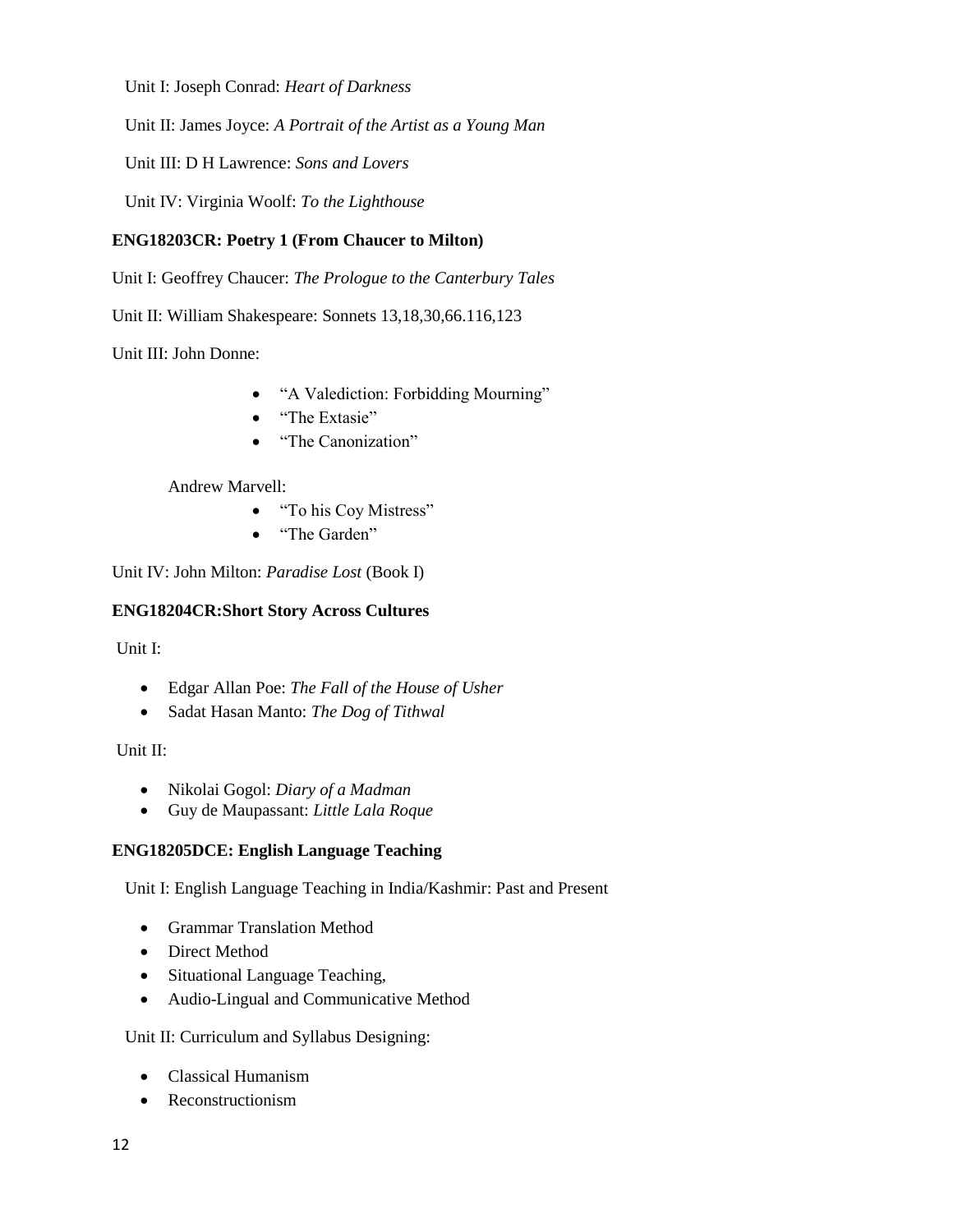- Progressivism in Curriculum Development
- Various Syllabus Designs
- Lesson Planning
- Testing and Evaluation

Unit III: Language Skills:

- Productive and Receptive Skills
- Reading/Writing/Speaking/Listening (Types and Characteristics)
- Communication (Verbal and Non-Verbal)

#### Unit: IV: Stylistics:

- Various Approaches
- Analyzing literary texts

#### **ENG18206DCE: The European Novel**

Unit I: Albert Camus: *The Outsider*

Unit II: Ivan S Turgenev: *Fathers and Sons*

#### **ENG18207DCE: Modern Drama**

Unit I: John Osborne: *Look Back in Anger*

Unit II: Edward Bond: *Lear*

#### **ENG18208DCE: Neo-Classical Poetry**

Unit I: John Dryden: *Mac Flecknoe*

Unit II: Alexander Pope: *The Rape of the Lock*

#### **ENG18209DCE: Non-Fictional Prose**

Unit I:

- R W Emerson: Self-Reliance
- George Orwell: Shooting an Elephant

Unit II:

- Virginia Woolf: Shakespeare's Sister
- Noam Chomsky: The Responsibility of Intellectuals

#### **ENG18210DCE: Urdu/Persian Poetry in English Translation**

Unit I: Poetry

• Mirza Ghalib: This was not to be my fate that all should end in lover's meeting My pain would not accept salve's healing

My signs will need a lifetime to touch your unfeeling heart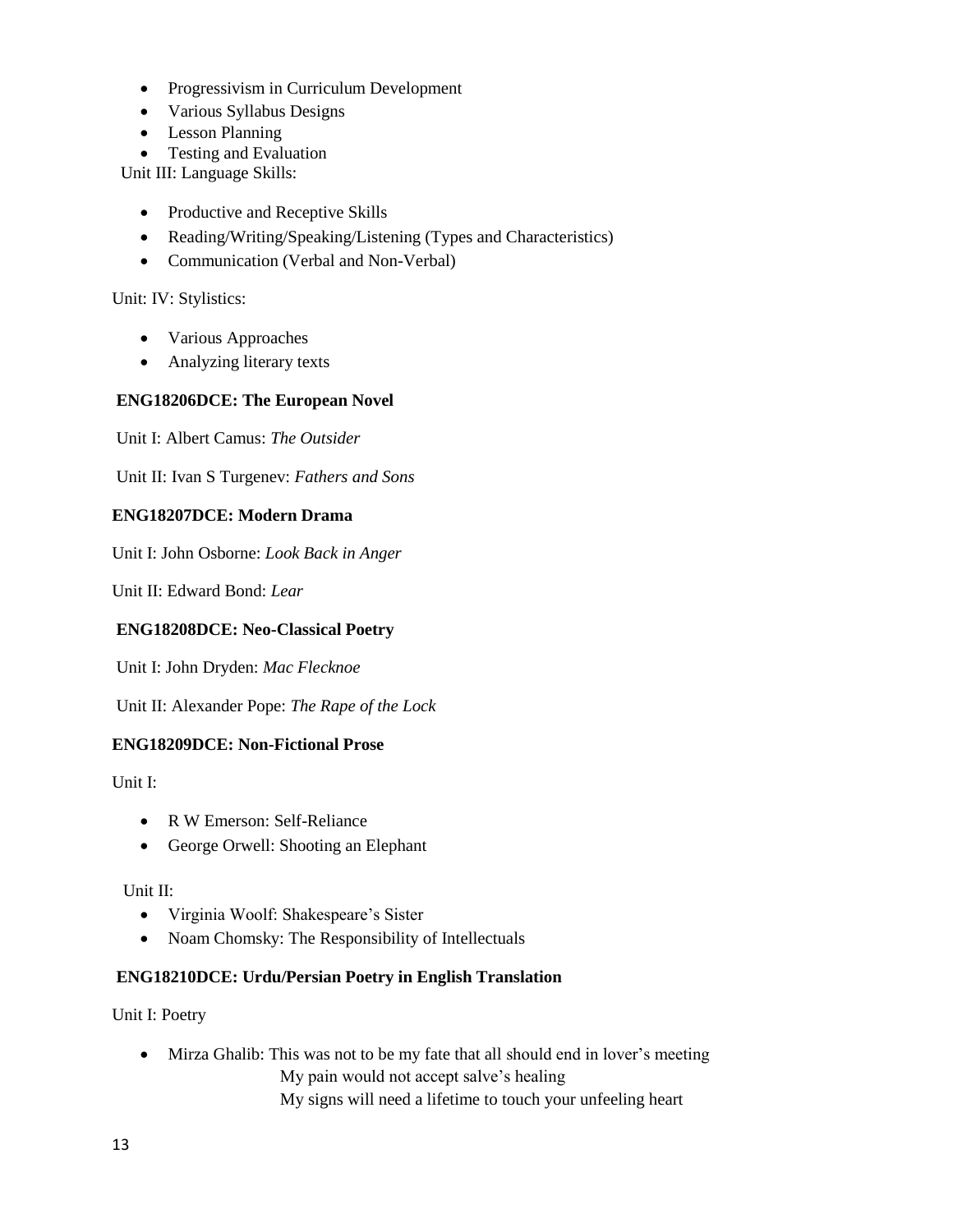Where are they all? Some bloom again as tulips or as roses (trans. Ralph Russel)

• Allama Iqbal: If the stars are astray...

The Mosque of Cordova The Tulip of the Desert (Selections from *Bal-i-Jabreel*. trans. Nayeem Sidiqui)

Unit II: Poetry

• Maulana Jalaludin Rumi: The Song of the Reed

 Adam's Fall Adam's Superiority to Satan The Gift Brought by Joseph's Visitor (From *Rumi the Masnavi* Book 1. trans. Jawid Mojaddedi)

 Tahir Ghani Kashmiri: O for a frenzy that could free me from the bonds of reason To drown me, O Fate, raise no storm in the sea Shun fast what you have nurtured, O heart! (From *The Captured Gazelle: Poems of Ghani Kashmiri* trans. Mufti Mudasir and Nusrat Bazaz)

## **ENG18211GE: Introducing Poetry-II**

Unit I: William Wordsworth:

- "Resolution and Independence"
- "The World is Too Much With Us"

Unit II: John Keats:

- "When I have Fears"
- "Ode to a Nightingale"

### **ENG18212GE: Introducing Drama**

Unit I: Sir Bernard Shaw: *Augustus Does His Bit: A True-to-Life Farce* Unit II: Tennessee Williams: *I Rise in Flame Cried the Phoenix*

### **ENG182130E: English Communication Skills-II**

Unit I: Phonetics and Phonology: Definition and Scope

Speech Mechanism: English Vowels and Consonants

Syllable, Stress and Intonation

Phonemic Transcription

Unit II: Grammar: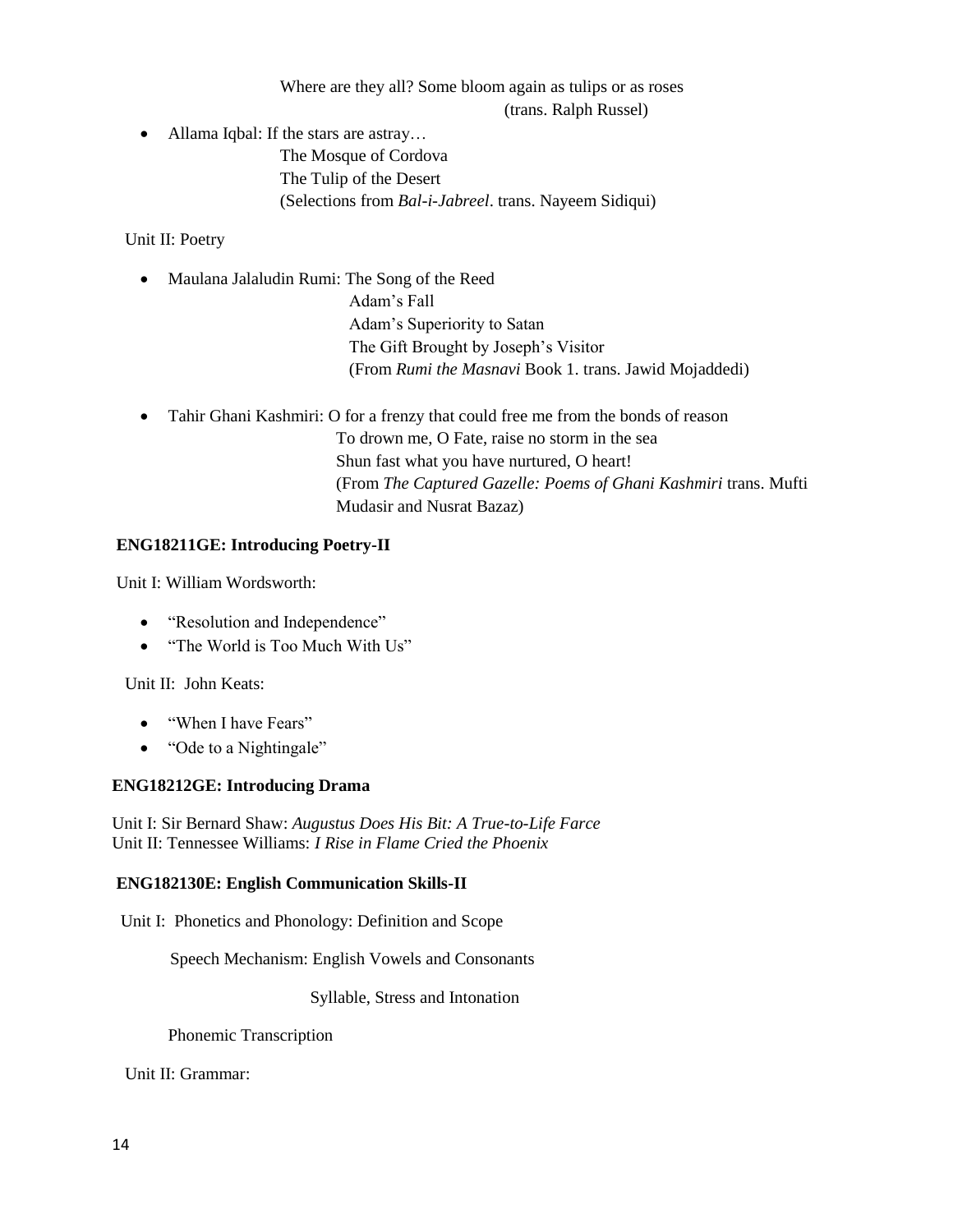- Verbs and their types
- Tenses and their usage
- Conditionals, Modals and Auxiliaries
- Use of Definite and Indefinite Articles
- Phrasal Expressions/Use of same word as different parts of speech
- Use of Prepositions

#### **ENG182140E: Essays-II**

Unit I: Fritjof Capra: The Dark Side of Growth

Vandana Shiva: The Social Costs of Globalization

Unit II: Nani A Palkhvala: Human Rights and Legal Responsibilities

Martin Luther King Jr.: I Have a Dream

#### **ENG182150E: Literature and Mysticism-II**

Unit I: Mysticism in Select Literary Texts: An Introduction

Unit II: Hermen Hesse: *Siddartha*

#### **Semester III**

#### **ENG18301CR: Poetry II (Romantic and Victorian)**

Unit I: William Blake: *Songs of Innocence:*

- "Introduction"
- "The Shepherd"
- "The Lamb"
- "Holy Thursday"

#### *Songs of Experience*

- "Introduction"
- "Earth's Answer"
- "The Tyger"
- "London"

Unit II: William Wordsworth:

- *The Prelude* ( Book I)
- "Ode: Intimations of Immortality"

Unit III: John Keats:

- "To Autumn"
- "Hyperion"
- "The Fall of Hyperion"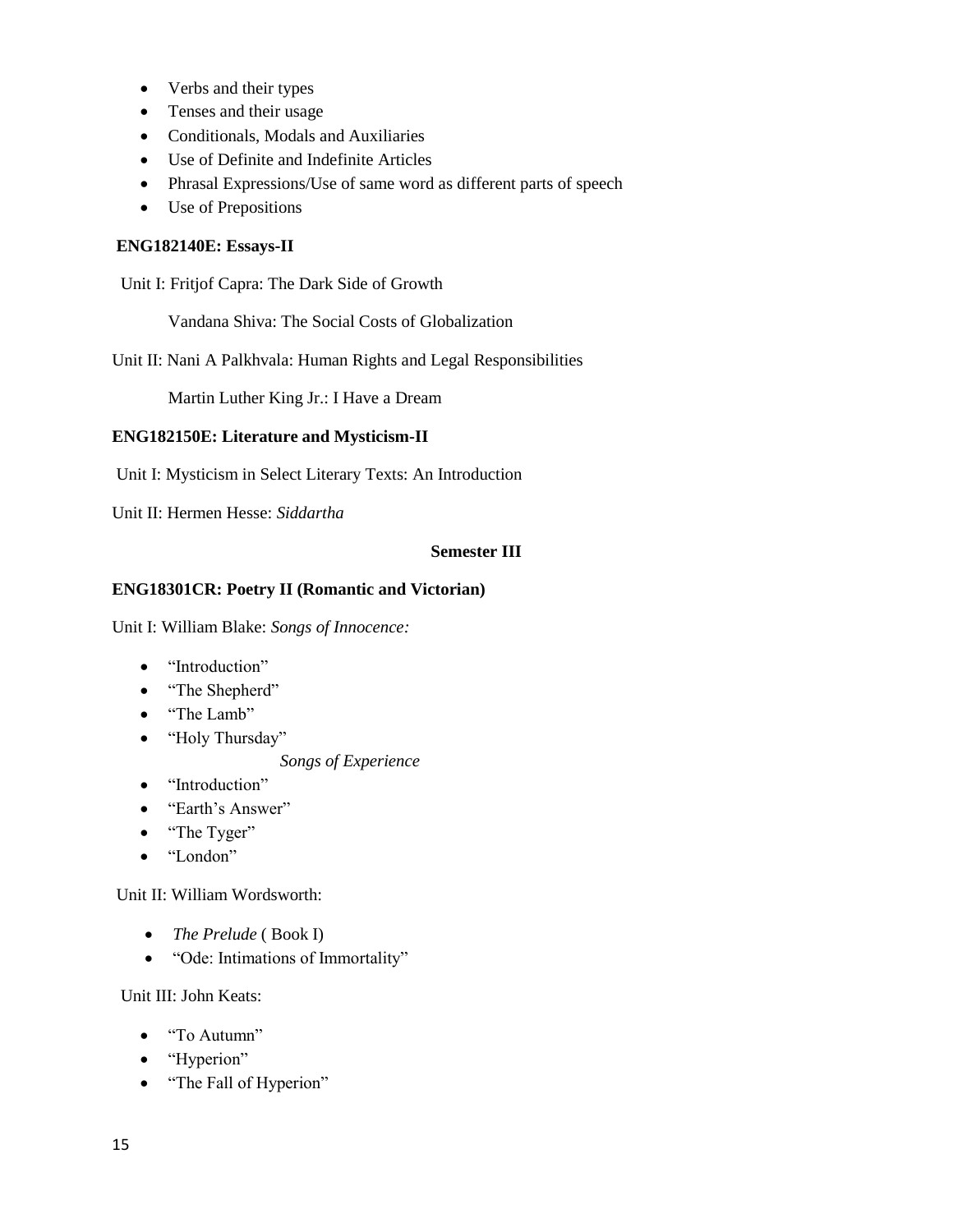Unit IV: Robert Browning:

- "My Last Duchess"
- "Porphyria's Lover"
- "Fra Lippo Lippi"

#### **ENG18302CR: Literary Theory and Criticism**

Unit I: Classical Criticism:

- Plato (*The Republic*, Part X)
- Aristotle ( *The Poetics*, chapters 1-4,6-19)

Unit II: Romantic Criticism:

- William Wordsworth (*Preface to Lyrical Ballads* 1802)
- S T Coleridge( *Biographia Literaria*, chapters 12-14,17)

Unit III: Victorian Criticism:

Matthew Arnold: *Culture and Anarchy*

Unit IV: Modern Criticism:

• T S Eliot: "Tradition and the Individual Talent"

"The Function of Criticism"

• I A Richards: "Psychological Theory of Value"

"Two Uses of Language"

"The Four Kinds of Meaning"

### **ENG18303CR: American Literature I (Novel)**

Unit I: Nathaniel Hawthorne: *The Scarlet Letter*

Unit II: Mark Twain: *The Adventures of Huckleberry Finn*

Unit III: Harper Lee: *To Kill a Mocking Bird*

Unit IV: Toni Morrison: *The Bluest Eye*

### **ENG18304CR: Revisionary Writing**

Unit I: Jean Rhys: *Wide Sargasso Sea*

Unit II: John Maxwell Coetzee: *Foe*

### **ENG18305DCE: Indian Writing in English**

Unit I: Raja Rao: *Kanthapura*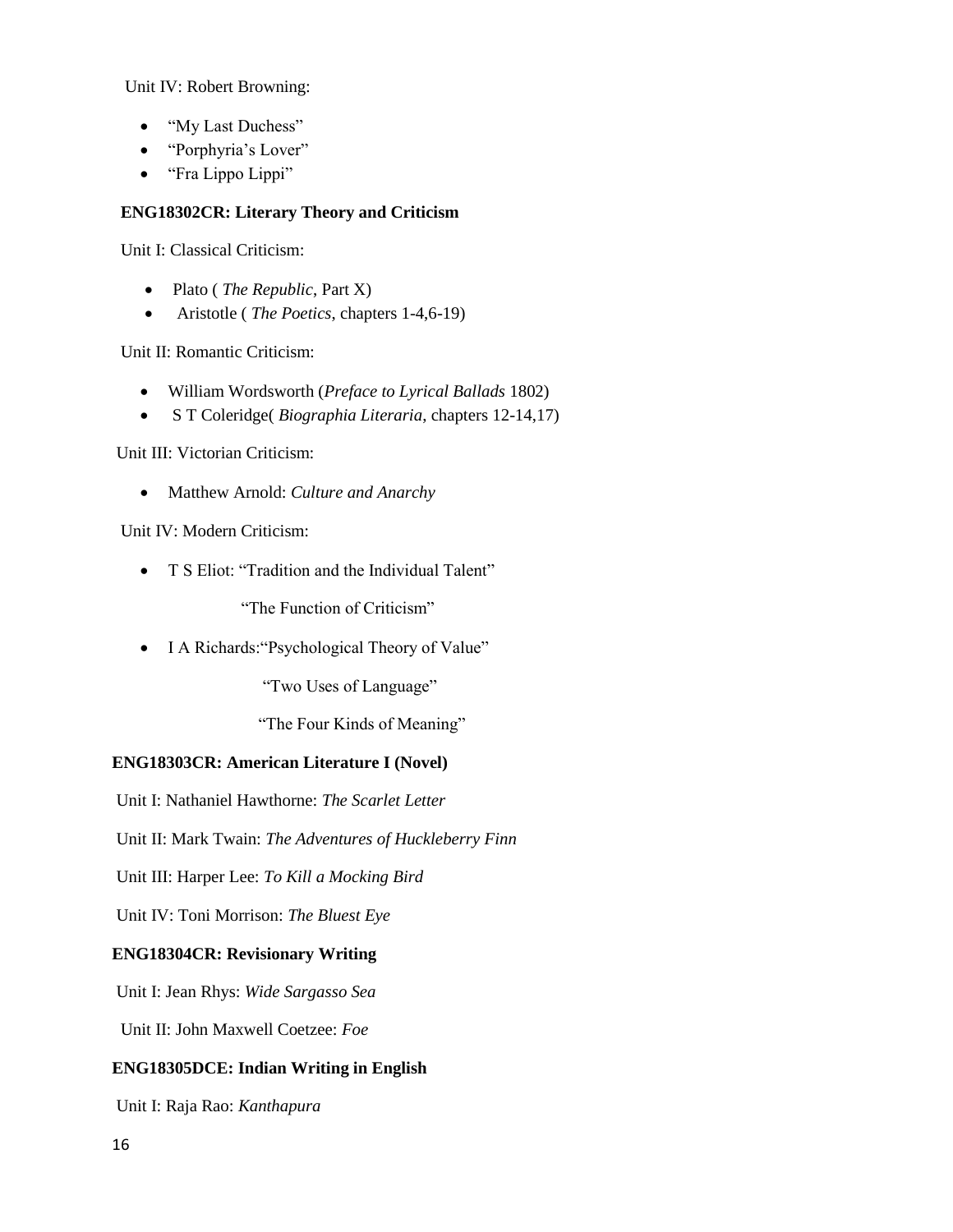#### Unit II: Anita Desai: *In Custody*

### Unit III: Mahesh Dattani: *Dance Like a Man*

Unit IV: Nissim Ezekiel:

- "Background, Casually"
- "Enterprise"
- "Poet, Lover, Birdwatcher"

#### Kamala Das:

- "An Introduction"
- "The Freaks"
- "The Sunshine Cat"

Agha Shahid Ali:

- "I See Kashmir from New Delhi"
- "Lennox Hill"
- "Farewell"

### **ENG18306DCE: Victorian Poetry**

Unit I: Matthew Arnold:

- "Dover Beach"
- "The Scholar Gypsy"

Unit II: Elizabeth Barrett Browning:

- "How Do I Love Thee"
- "My Letters! All Dead Paper"

## **ENG18307DCE: Twentieth Century British Novel**

Unit I: John Fowles: *The French Lieutenant's Woman*

Unit II: Muriel Spark: *The Prime of Miss Jean Bordie*

#### **ENG18308DCE: Latin American Fiction**

Unit I: Gabriel Garcia Marquez:

- *No one Writes to the Colonel*
- *Chronicle of a Death Foretold*

Unit II: Jorge Luis Borges:

- *The Aleph*
- *The Dead Man*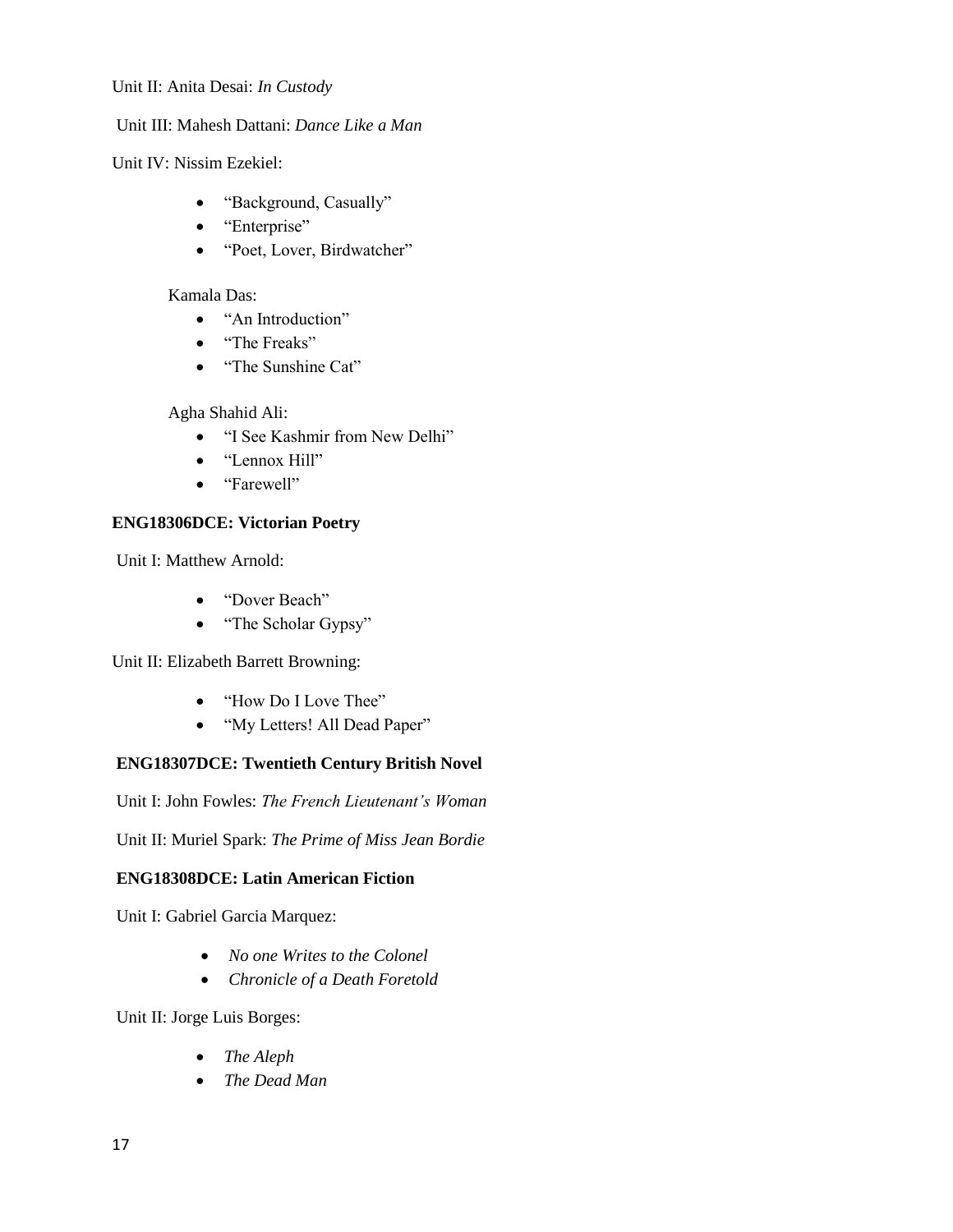#### **ENG18309DCE: Feminism: An Introduction**

Unit I:Virginia Woolf:*A Room of One's Own* (Selections)

Unit II: Chandra Talpade Mohanty: *Under Western Eyes: Feminist Scholarship and Colonial Discourses*

#### **ENG18310DCE: Translation: Theory and Practice**

Unit I: Susan Bassnett and Harish Trivedi ed*.: Postcolonial Translation: Theory and Practice*  (Introduction and chapters 1, 4 and 6)

Unit II: Translation of Urdu/Kashmiri texts into English (To be selected by the teacher concerned)

#### **ENG18311GE: Introducing Novel**

Unit I: Ernest Hemingway: *The Old Man and the Sea*

Unit II: George Orwell: *Animal Farm*

### **ENG18312GE: Kashmiri Literature in English**

Unit I: Basharat Peer*:Curfewed Night*

Unit II: Agha Shahid Ali:

- "Postcard from Kashmir"
- "In Arabic"
- "The Last Saffron"

#### **ENG183130E: Contemporary Poetry**

Unit I: Pablo Neruda:

- "If you Forget Me"
- "My Love, If I die and you don't"

Unit II: Margaret Atwood:

- "Postcards"
- "This Is A Photograph Of Me"
- "Spelling"

#### **ENG183140E: Short Story**

Unit I: O' Henry:

- *The Gift of The Magi*
- *The Ransom of Red Chief*

Unit II: Sadat Hassan Manto:

*Toba Tek Singh*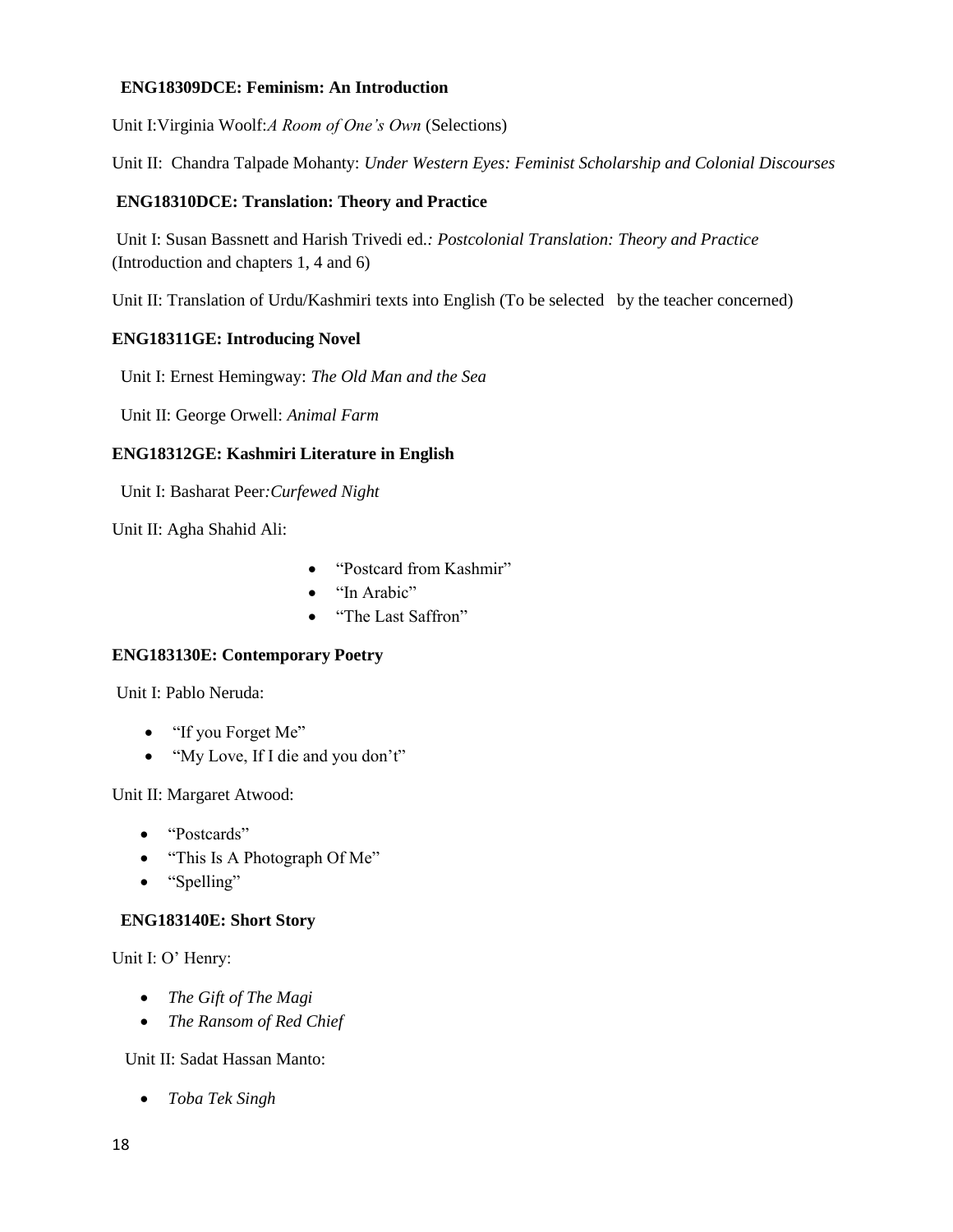*The Dog of Tithwal*

#### **ENG18315OE: English for Specific Purposes**

Unit I: Introduction to ESP

English for Academic Writing

English for Business Writing

English for Media Writing

#### Unit II: Media Reports

Business Reports

Writing of Research Papers

English for General Communication

#### **Semester IV**

#### **ENG18401CR: Poetry III (Modern Poetry)**

Unit I: W B Yeats:

- "The Second Coming"
- "Sailing to Byzantium"
- "Tower"
- "Among School Children"

Unit II: T S Eliot:*The Waste Land*

Unit III: Ted Hughes:

- "The Jaguar"
- "The Thought-Fox"
- "Hawk Roosting"
- "November"

Unit IV: W H Auden

- "The Shield of Achilles"
- "In Memory of W B Yeats"
- "Consider"

#### **ENG18402CR: Literary Theory and Criticism II**

Unit I: New Criticism:

- J C Ransom: Criticism,Inc
- Cleanth Brooks: Irony as a Principle of Structure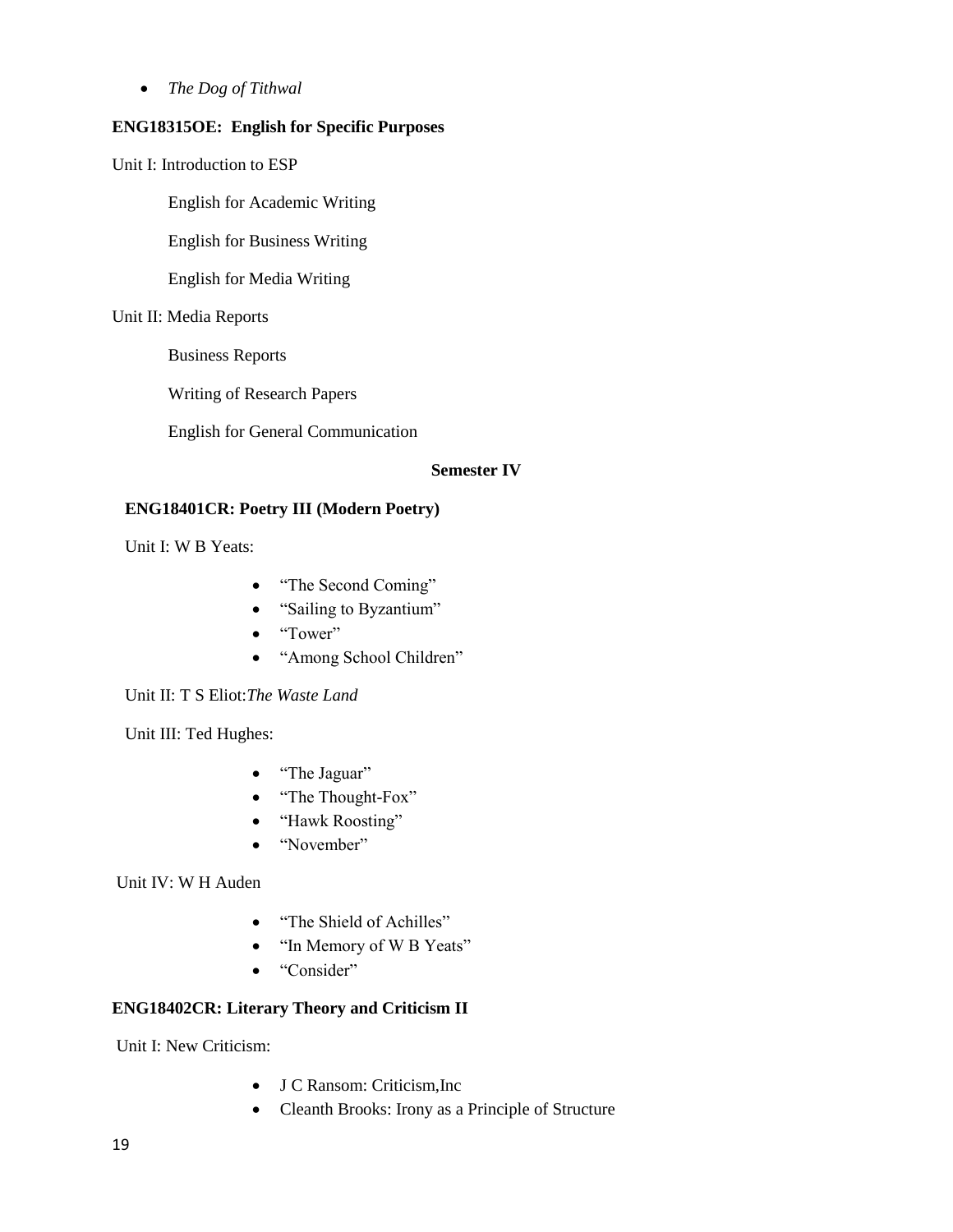Wimsatt and Beardsley: The Intentional Fallacy

Unit II: Structuralism and Poststructuralism:

- Jacques Derrida: Structure, Sign and Play in the Discourse of the Human **Sciences**
- Roland Barthes: The Death of the Author

Unit III: Marxism and New Historicism:

- George Lukacs: The Ideology of Modernism
- Terry Eagleton: Marxist Criticism
- Stephen Greenbalt: Invisible Bullets

Unit IV: Colonial and Postcolonial Theory:

- Edward Said: Introduction to *Orientalism*
- Dipesh Chakravarty:*A Small History of Subaltern Studies*

#### **ENG18403CR: New Literatures in English**

Unit I: Chinua Achebe: *Things Fall Apart* 

Unit II: Margaret Atwood*: Surfacing*

Unit III: V S Naipaul: *A House for Mr Biswas*

Unit IV: Bapsi Sidwa: *Ice-Candy Man*

#### **ENG18404CR: Literature of Dissent**

Unit I: Poetry:

• Mahmoud Dervish:

"Identity Card" "Diary of a Palestinian Wound" "Oh my Father,I am Yusuf"

• Nazim Hikmat:

"Some Advice to Those who will serve Time in Prison" "Things I didn't know I Loved" "Letter to My Wife"

Unit II: Prose:

- James Baldwin: "The Devil Finds Work"
- Namwar Singh: "Decolonizing the Indian Mind"

#### **ENG18405DCE: American Literature II (Poetry and Drama)**

Unit I: Walt Whitman: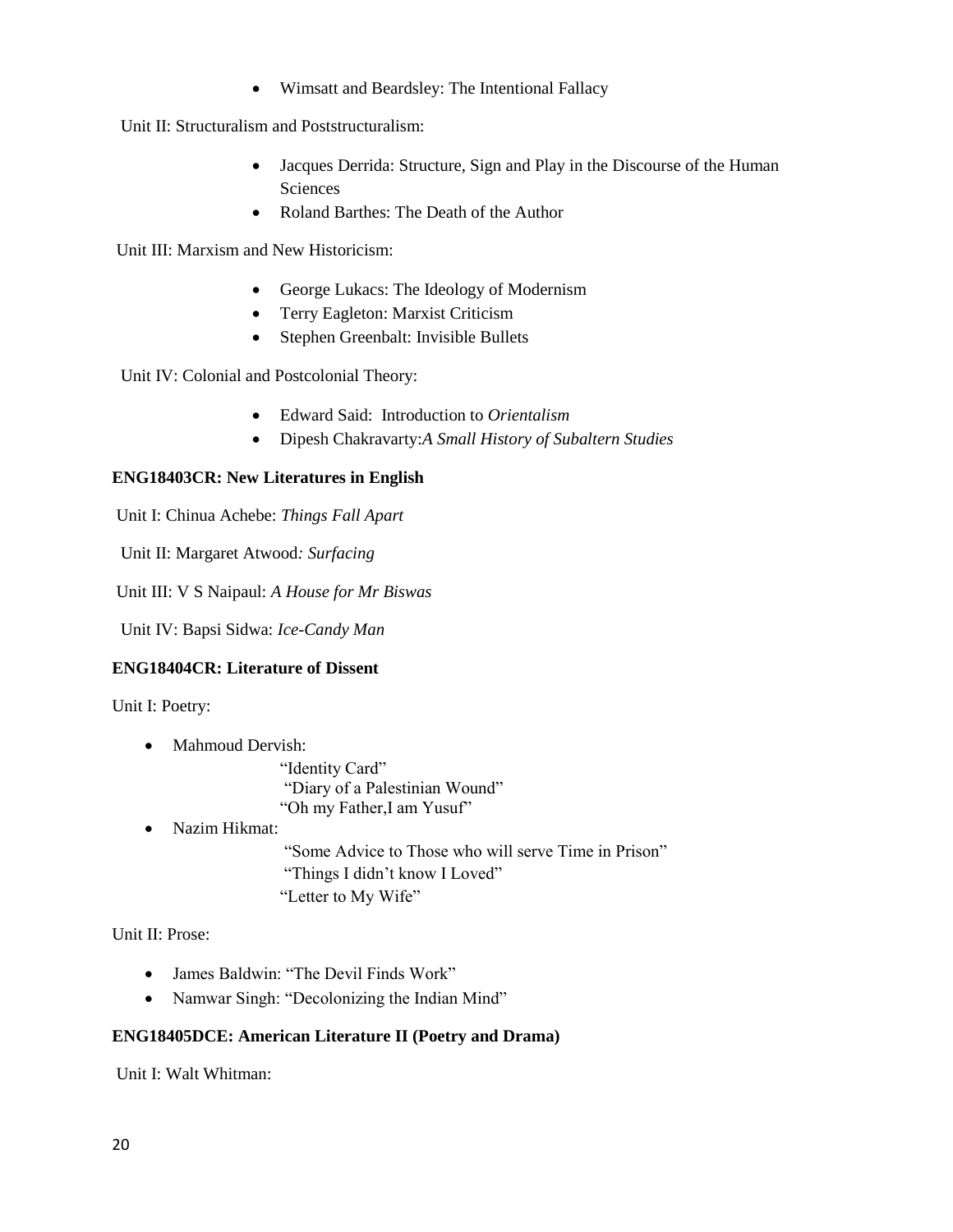- *Song of Myself* (Selections)
- "Out of the Cradle Endlessly Rocking"

Unit II: Sylvia Plath:

- "Tulips"
- $\bullet$  "Cut"
- "Lady Lazarus"
- "Daddy"

Unit III: Eugene O'Niell: *The Emperor Jones*

Unit IV: Sam Shepard: *The Buried Child*

### **ENG18406DCE: Canadian and Australian Literature**

Unit I: Poetry:

 Margaret Atwood: "Notes Towards a Poem that can never be Written" "The Rest"

"Helen of Troy Does Countertop Dancing"

 Judith Wright: "Five Senses" "Legend" "Bullocky"

Unit II: Short Story:

- Thomas King: *One Good Story, That One*
- Henry Lawson: *The Drover's Wife*

### **ENG18407DCE: Postmodern Novel**

Unit I: E L Doctorow: *Ragtime*

Unit II: Italo Calvino: *If on a Winter's Night a Traveller*

### **ENG18408DCE: African and Caribbean Literature**

Unit I: Ngugi waThiong'o: *Wizard of the Crow*

Unit II: Derek Walcott: *Dream on Monkey Mountain*

#### **ENG18409DCE: South Asian Diasporic Fiction**

Unit I: Jhumpa Lahiri: *The Namesake*

Unit II: Nadeem Aslam: *Maps for Lost Lovers*

#### **ENG18410DCE: Contemporary World Fiction**

Unit I: Orhan Pamuk: *Snow*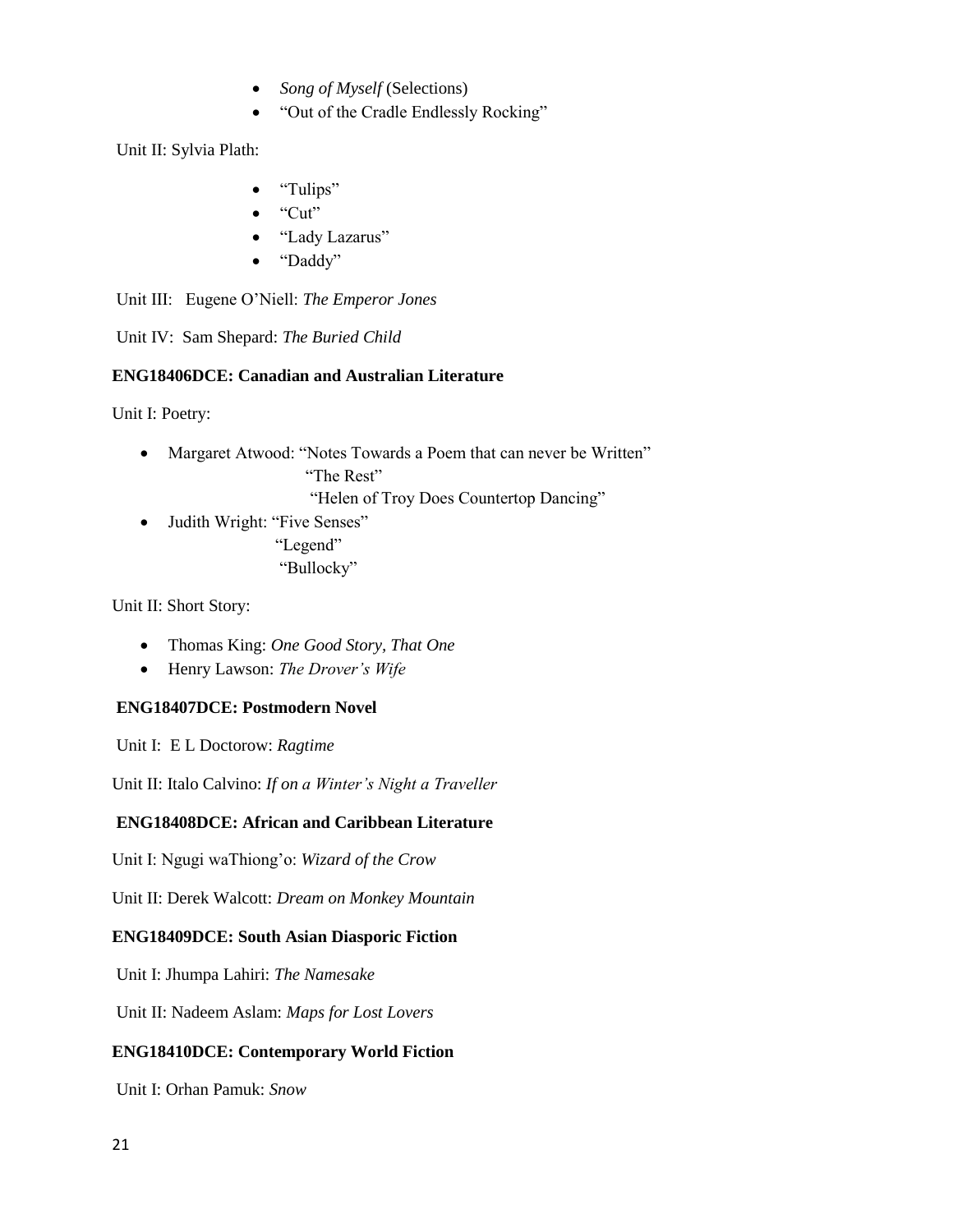Unit II: Haruki Murakami:

- *The Elephant Vanishes*
- *The Second Bakery Attack*

#### **ENG18411GE: Introducing Poetry III**

Unit I: T S Eliot:"The Love Song of Alfred J Prufrock" Unit II: W B Yeats:"The Second Coming", "Sailing to Byzantium"

#### **ENG18412GE: Modern Drama**

Unit I: John Galsworthy: *Strife*

Unit II: Arthur Miller: *Death of a Salesman*

#### **ENG18413OE: Popular Literature**

Unit I: Agatha Christie: *Mousetrap* Unit II:Chetan Bhagat: *Revolution 20 20*

#### **ENG18414OE: Travel Writing**

Unit I: Ruskin Bond: *Roads to Mussoorie* Unit II: William Dalrymple: *In Xanadu: A Quest*

#### **ENG18415OE: Literature and Media**

Unit I: Relationship between Literature and Media

Features of Literary Writing and Media Writing

Unit II: Politics of Adaptation and Appropriation in Media

Adaptation of Literary Works into Media Productions:

(One Shakespearean play into a movie or Bapsi Sidhwa's novel (*Ice-Candy-Man*) into a movie)

#### **Duration of the Programme:**

The duration of the course will of 2 academic years comprising of 4 semesters.

## **Faculty and Support staff requirement:**

□ 01 Permanent Faculty Member (Assistant Professor).

 $\Box$  03- Dealing Assistant, Supporting Staff, Orderly.

 $\Box$  Availing teaching services on hiring basis from Department of English for Contact Programmes and other renowned subject experts of national and international repute for Extension Lectures, Meet the Eminent and Workshops.

#### **Instructional Delivery Mechanism: Personal Contact Programmes**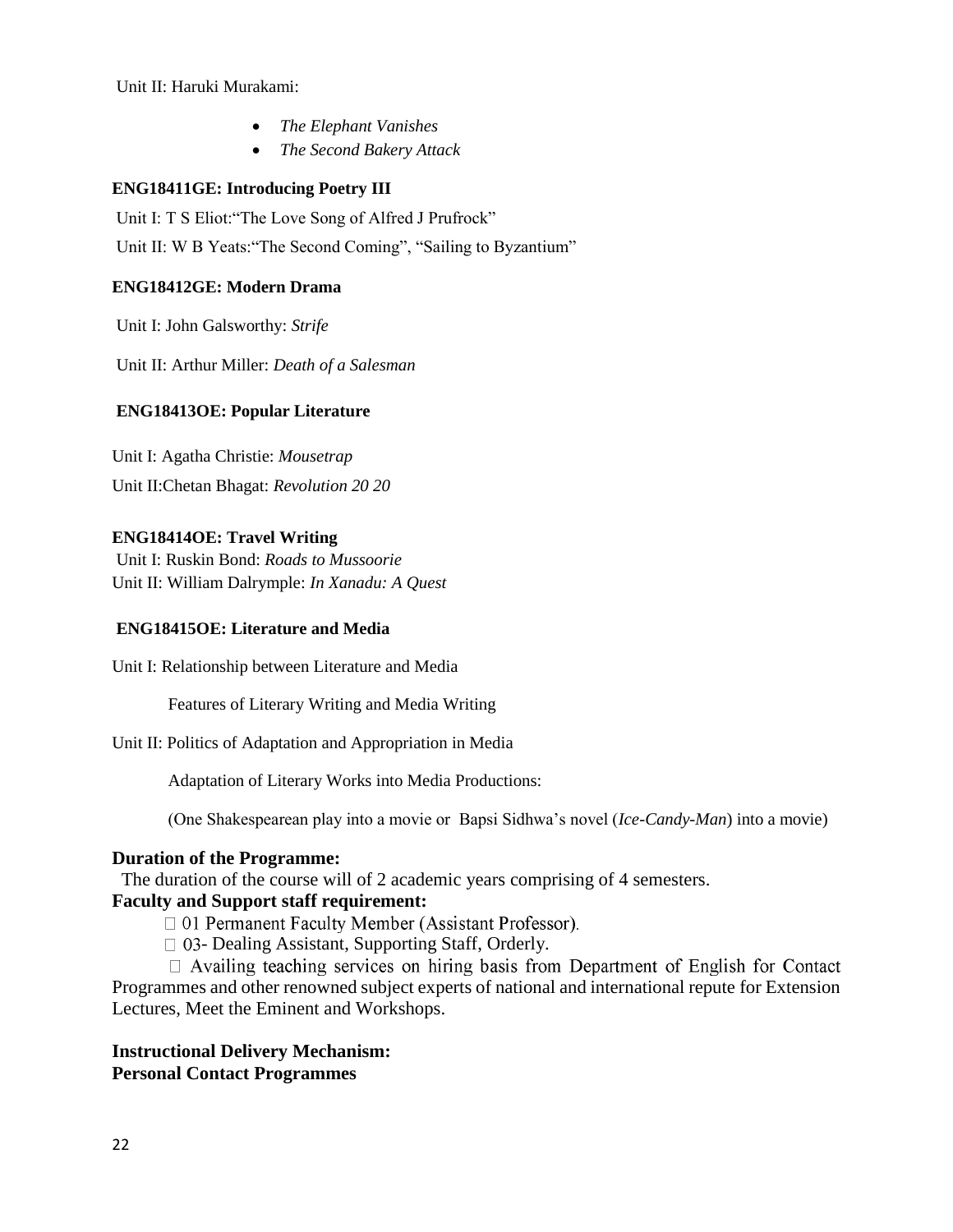The personal contact programme in every course shall extend over a period of 20 working days in each semester and is usually conducted at the beginning of the session. The students are expected to come prepared in the class in order to discuss their problems meaningfully. 60% attendance in the personal contact programme is mandatory.

## **Optional Contact Programmes**

On demand of a sufficient number of students, the Directorate may organize optional contact programmes.

### **Extension Lectures**

The Directorate organizes extension lectures to be delivered by eminent scholars of national repute from time to time. Students are informed in advance about such extension lectures.

## **Individual Counselling and Guidance**

The students can visit the Directorate and seek individual guidance and counselling from the concerned coordinators. Besides, students can seek guidance from the counsellors engaged by the Directorate for this purpose at study centres.

### **Media:**

## **Self-Learning Printed Material**

The students are provided printed study material prepared by qualified and experienced teachers and other relevant reading material and reference books.

## **Radio and T.V. Programmes**

Directorate has designed curriculum based radio counselling programme to facilitate the students enrolled with the Directorate for various programmes. The programme namely "Mission" is broadcast on every Saturday at 1.0 PM on Radio Kashmir.

## **E Study Material & E Tutorials.**

The students are also provided the study material in the e-form which is available on the official website of the institution. Besides, e-Tutorials are also prepared from time to time in accordance with the general and specific theme related contents of the course syllabus. These are also made available on the same website and are offered as a supplement to the Study Material.

## **Student Support Services:**

### **Library.**

The Directorate has a well-equipped library having up-to-date reference material, books and journals of the courses offered by the Directorate. The Library endeavours to support the teaching faculty, resource personnel and students enrolled with the Directorate.

### **Information Communication Technology (ICT)**

The Directorate has been fully computerized with latest Information and Communication Technology (ICT) tools. The computer lab is catering the needs of thousands of students. It is Interactive Boards, LCD projectors etc. The students visit the Lab, access websites, create their email accounts, and search the World Wide Web for exploring new frontiers of knowledge. They are assisted by the experts and professional assistants available in computer lab.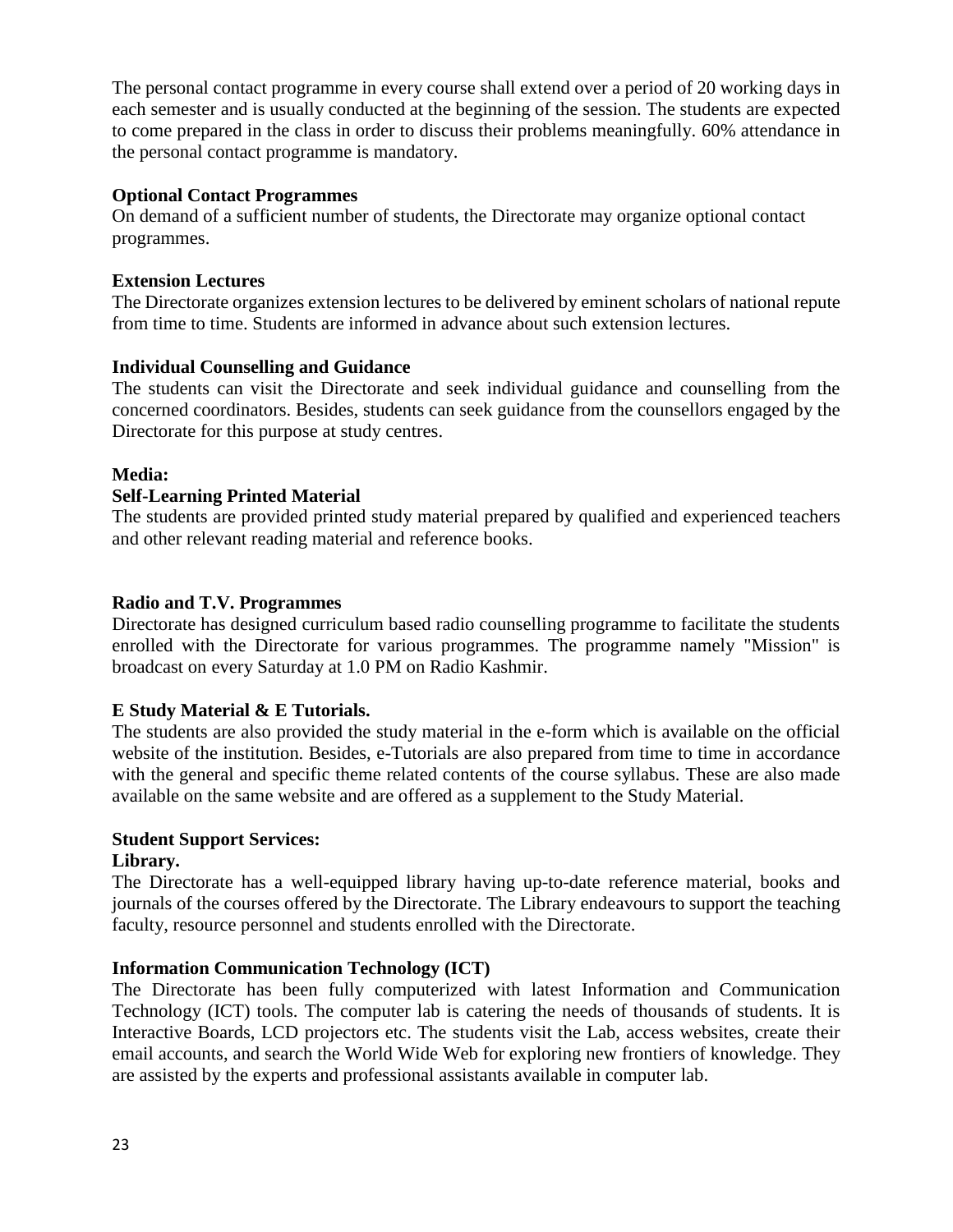### **Audio- Visual Lab**

The Directorate is developing its own audio-visual lab with various types of electronic and IT equipments to supplement the print materials. The Distance learners grasp concepts given in print mode clearly with the help of this facility. AV classes are held in the lab from time to time in which students are exposed to movies, documentaries and other visual demonstrations pertaining to the contents of the course syllabus. Efforts are on to equip the lab with latest audio-visual facilities, for concretizing the knowledge of students. The directorate has procured a rich collection of multimedia CDs on various subjects which supplement the self-learning print material.

### **Procedure for Admissions, Curriculum transactions & Evaluation: Procedure for Admissions.**

**1.** The admission for the different programmes offered by the Directorate of Distance Education is done by the Directorate of Admissions and Competitive Examinations, University of Kashmir in consultation with the Directorate of Distance Education.

**2.** Application forms are invited from the aspirants through online form floated on the Directorate's as well as on the HEI's website.

**3.** Aspirants have liberty to pay the application fee either through online banking or using automatically generated pay-in-slip at any branch of the JK bank and they are not required to submit the hard copies of the form or fee to the institute.

**4.** Once the deadline for submitting the application form is over, the online submitted application forms are scrutinized and list of all the candidates who has applied is floated on the website for the information to the candidates to check their details before the selection list is prepared. Grievances filled by the candidates are redressed in this phase of admission process.

**5.** List of selected candidates framed as per the reservation rules of the University of Kashmir is put online for the information of the students.

**6.** The selected students are required to download the admission form, pay the requisite fee either through online or using automatically generated pay-in-slip at any branch of the J&K bank and submit the hard copy of the admission form along with the fee receipts and other related documents to the office of Directorate of Distance Education where they are provided the Identity Card and unique 11-digit Enrollment No encrypting the details of his/her year of admission, programme code and the roll no.

### **Internal Assessments**

Under continuous and comprehensive evaluation scheme, a formative evaluative exercise is being conducted by the Directorate; in which students are required to appear in the Internal Assessment tests in n, each course during the contact programme and due weightage is also given to attendance of the student in contact classes. Candidates failing to clear the internal assessment tests are not eligible to appear in the final examination.

### **Assignments (wherever applicable)**

Assignments are an integral and compulsory component of the instructional system. There are tutor-marked assignments for each theory course. These assignments are to be submitted in the office of the 203 Directorate in accordance with the submission schedule.

### **Continuous Evaluation Scheme.**

The performance of students is evaluated on the basis of various parameters like sessionals, internal Assessment and participation in face-to-face contact-cum-counselling programs.